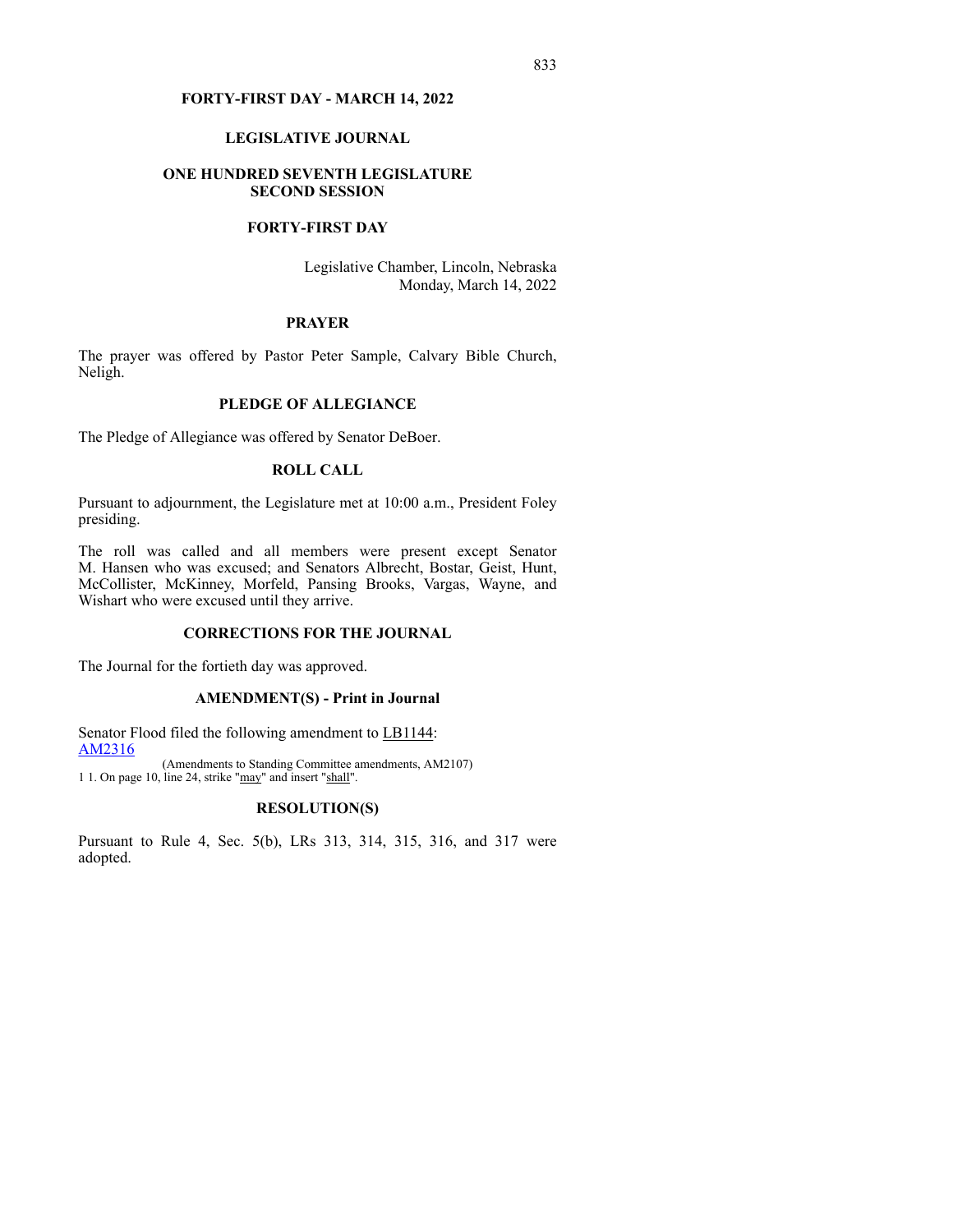#### **PRESIDENT SIGNED**

While the Legislature was in session and capable of transacting business, the President signed the following: LRs 313, 314, 315, 316, and 317.

## **GENERAL FILE**

**LEGISLATIVE BILL 283.** Title read. Considered.

Advanced to Enrollment and Review Initial with 40 ayes, 3 nays, 2 present and not voting, and 4 excused and not voting.

**LEGISLATIVE BILL 779.** Title read. Considered.

Senator M. Cavanaugh offered her amendment, [FA99](https://www.nebraskalegislature.gov/FloorDocs/107/PDF/AM/FA99.pdf), found on page 800.

Senator M. Cavanaugh withdrew her amendment.

Advanced to Enrollment and Review Initial with 42 ayes, 0 nays, 4 present and not voting, and 3 excused and not voting.

**LEGISLATIVE BILL 808.** Title read. Considered.

Senator M. Cavanaugh offered her amendment, [FA100](https://www.nebraskalegislature.gov/FloorDocs/107/PDF/AM/FA100.pdf), found on page 800.

Senator M. Cavanaugh withdrew her amendment.

Advanced to Enrollment and Review Initial with 42 ayes, 0 nays, 5 present and not voting, and 2 excused and not voting.

**LEGISLATIVE BILL 1092.** Title read. Considered.

Senator M. Cavanaugh offered her amendment, **[FA101](https://www.nebraskalegislature.gov/FloorDocs/107/PDF/AM/FA101.pdf)**, found on page 800.

Senator M. Cavanaugh withdrew her amendment.

Advanced to Enrollment and Review Initial with 43 ayes, 0 nays, 4 present and not voting, and 2 excused and not voting.

**LEGISLATIVE BILL 1204.** Title read. Considered.

Committee [AM1894,](https://www.nebraskalegislature.gov/FloorDocs/107/PDF/AM/AM1894.pdf) found on page 599, was offered.

Senator M. Cavanaugh offered her amendment, [FA102](https://www.nebraskalegislature.gov/FloorDocs/107/PDF/AM/FA102.pdf), found on page 800, to the committee amendment.

Senator M. Cavanaugh withdrew her amendment.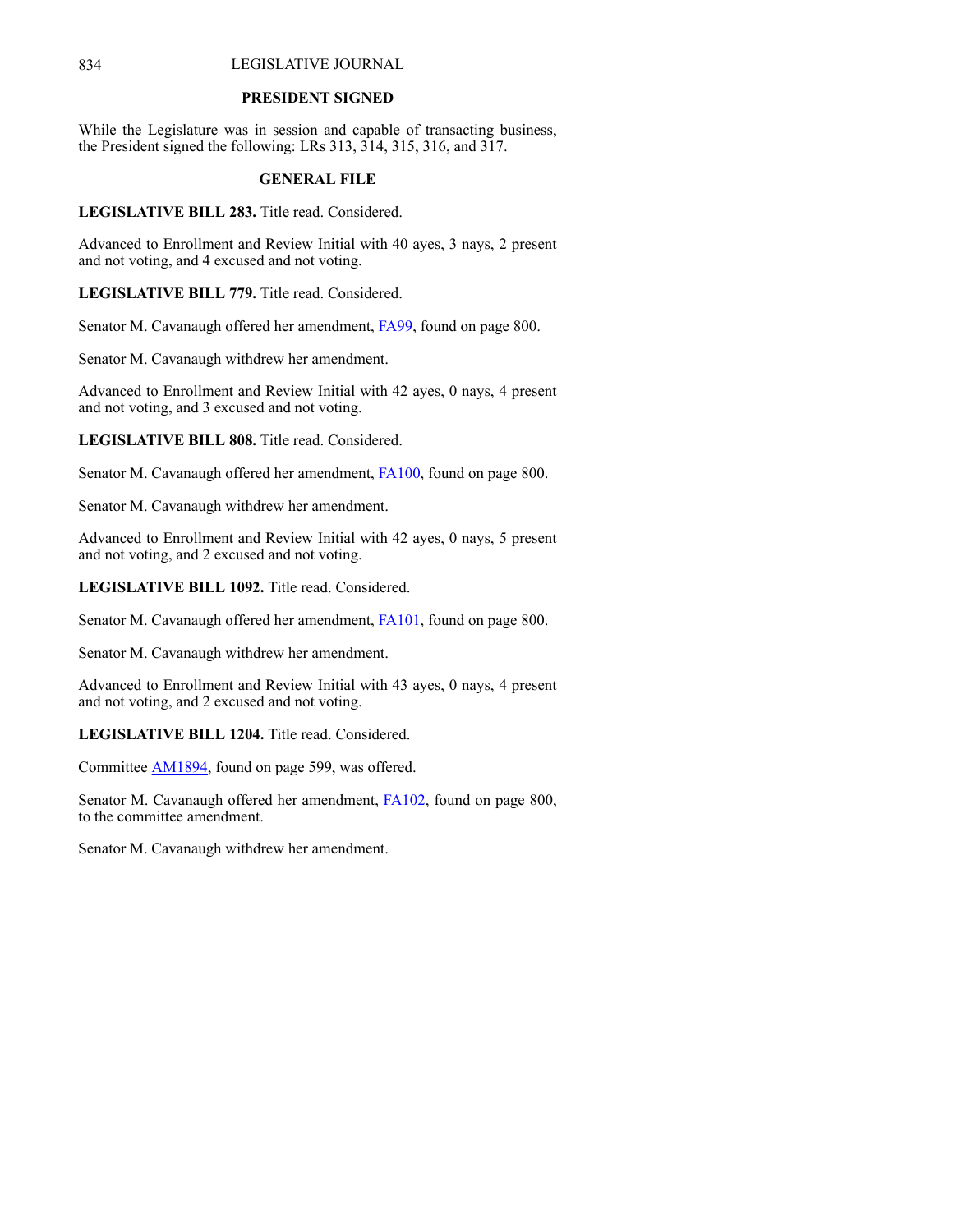The committee amendment was adopted with 39 ayes, 0 nays, 7 present and not voting, and 3 excused and not voting.

Advanced to Enrollment and Review Initial with 37 ayes, 0 nays, 9 present and not voting, and 3 excused and not voting.

#### **COMMITTEE REPORT(S)** Appropriations

#### **LEGISLATIVE BILL 977.** Placed on General File with amendment. [AM2310](https://www.nebraskalegislature.gov/FloorDocs/107/PDF/AM/AM2310.pdf)

1 1. Strike the original sections and insert the following new

2 sections:

3 Section 1. Section 81-12,147, Revised Statutes Supplement, 2021, is

4 amended to read:

- 5 81-12,147 (1) Except as provided in subsection (2) of this section,
- 6 the Department of Economic Development shall use the Site and Building

7 Development Fund to finance loans, grants, subsidies, credit

8 enhancements, and other financial assistance for industrial site and

9 building development and for expenses of the department as appropriated

10 by the Legislature for administering the fund. The following activities

11 are eligible for assistance from the fund:

12 (a) Grants or zero-interest loans to villages, cities, or counties

13 to acquire land, infuse infrastructure, or otherwise make large sites and

14 buildings ready for industrial development;

15 (b) Matching funds for new construction, rehabilitation, or

16 acquisition of land and buildings to assist villages, cities, and

17 counties;

18 (c) Technical assistance, design and finance services, and

19 consultation for villages, cities, and counties for the preparation and

20 creation of industrial-ready sites and buildings;

21 (d) Loan guarantees for eligible projects;

22 (e) Projects making industrial-ready sites and buildings more

23 accessible to business and industry;

24 (f) Infrastructure projects necessary for the development of

25 industrial-ready sites and buildings;

26 (g) Projects that mitigate the economic impact of a closure or

27 downsizing of a private-sector entity by making necessary improvements to

1 buildings and infrastructure; and

2 (h) Public and private sector initiatives that will improve the

3 military value of military installations by making necessary improvements

4 to buildings and infrastructure; and .

5 (i) Grants to any city of the second class which partners with

6 public power utilities for purposes of expanding electrical system

7 capacities and enhancing redundancy and resilience.

8 (2) The Department of Economic Development shall use the subaccount 9 of the Site and Building Development Fund described in subsection (2) of

10 section 81-12,146 to provide financial assistance to any inland port

11 authority created under the Municipal Inland Port Authority Act to help

12 finance large shovel-ready commercial and industrial sites developed 13 under such act.

14 Sec. 2. Section 84-612, Revised Statutes Supplement, 2021, is

15 amended to read:

16 84-612 (1) There is hereby created within the state treasury a fund

17 known as the Cash Reserve Fund which shall be under the direction of the

18 State Treasurer. The fund shall only be used pursuant to this section.

19 (2) The State Treasurer shall transfer funds from the Cash Reserve

20 Fund to the General Fund upon certification by the Director of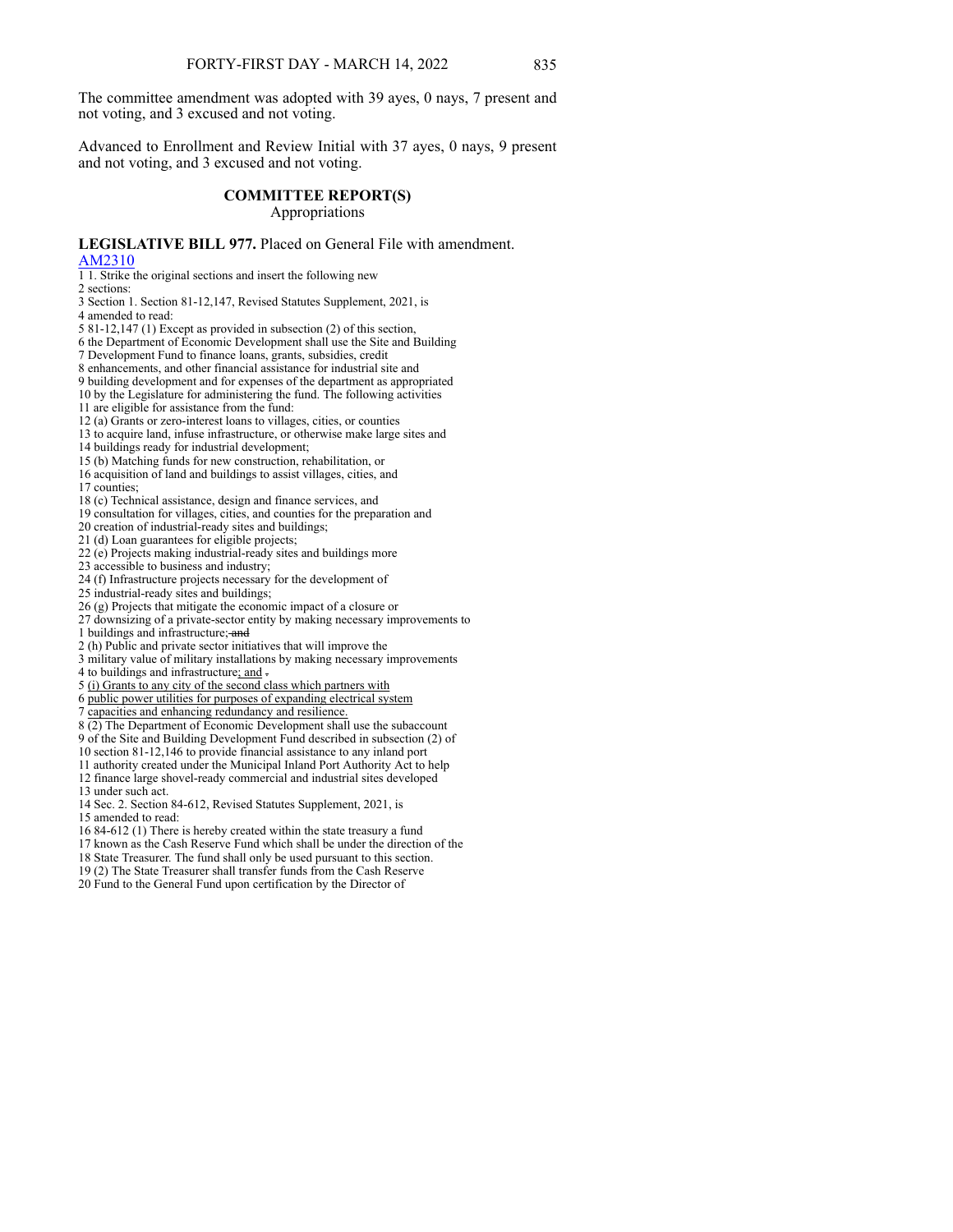- 21 Administrative Services that the current cash balance in the General Fund
- 22 is inadequate to meet current obligations. Such certification shall
- 23 include the dollar amount to be transferred. Any transfers made pursuant
- 24 to this subsection shall be reversed upon notification by the Director of 25 Administrative Services that sufficient funds are available.
- 
- 26 (3) In addition to receiving transfers from other funds, the Cash
- 27 Reserve Fund shall receive federal funds received by the State of 28 Nebraska for undesignated general government purposes, federal revenue
- 29 sharing, or general fiscal relief of the state.
- 30 (4) The State Treasurer shall transfer fifty-four million seven
- 31 hundred thousand dollars on or after July 1, 2019, but before June 15,
- 1 2021, from the Cash Reserve Fund to the Nebraska Capital Construction
- 2 Fund on such dates and in such amounts as directed by the budget 3 administrator of the budget division of the Department of Administrative 4 Services.
- 5 (5) The State Treasurer shall transfer thirty million dollars from
- 6 the Cash Reserve Fund to the General Fund after November 15, 2020, but
- 7 before December 31, 2020, on such date as directed by the budget
- 8 administrator of the budget division of the Department of Administrative
- 9 Services. Except for the transfer authorized in this subsection, no funds
- 10 shall be transferred from the Cash Reserve Fund to fulfill the
- 11 obligations created under the Nebraska Property Tax Incentive Act unless 12 the balance in the Cash Reserve Fund after such transfer will be at least 13 equal to five hundred million dollars.
- 14  $(6)$  The State Treasurer shall transfer fifty million dollars from
- 15 the Cash Reserve Fund to the United States Space Command Headquarters
- 16 Assistance Fund on or before June 30, 2023, but not before July 1, 2022,
- 17 on such dates and in such amounts as directed by the budget administrator
- 18 of the budget division of the Department of Administrative Services. The
- 19 transfer in this subsection shall not occur unless the State of Nebraska
- 20 is selected as the site of the United States Space Command headquarters.
- 21 (7) The State Treasurer shall transfer fifteen million dollars from
- 22 the Cash Reserve Fund to the Site and Building Development Fund on or
- 23 before June 30, 2022, on such dates and in such amounts as directed by
- 24 the budget administrator of the budget division of the Department of
- 25 Administrative Services.
- 
- 26 Sec. 3. Original sections 81-12,147 and 84-612, Revised Statutes
- 27 Supplement, 2021, are repealed.
- 28 Sec. 4. Since an emergency exists, this act takes effect when
- 29 passed and approved according to law.

#### **LEGISLATIVE BILL 1163.** Placed on General File with amendment. [AM2277](https://www.nebraskalegislature.gov/FloorDocs/107/PDF/AM/AM2277.pdf)

- 1 1. Strike original section 7 and insert the following new section:
- 2 Sec. 8. Since an emergency exists, this act takes effect when passed
- 3 and approved according to law.
- 4 2. Renumber the remaining section and correct the repealer
- 5 accordingly.

(Signed) John Stinner, Chairperson

#### **AMENDMENT(S) - Print in Journal**

Senator Hilgers filed the following amendment to LB1023: [AM2300](https://www.nebraskalegislature.gov/FloorDocs/107/PDF/AM/AM2300.pdf) is available in the Bill Room.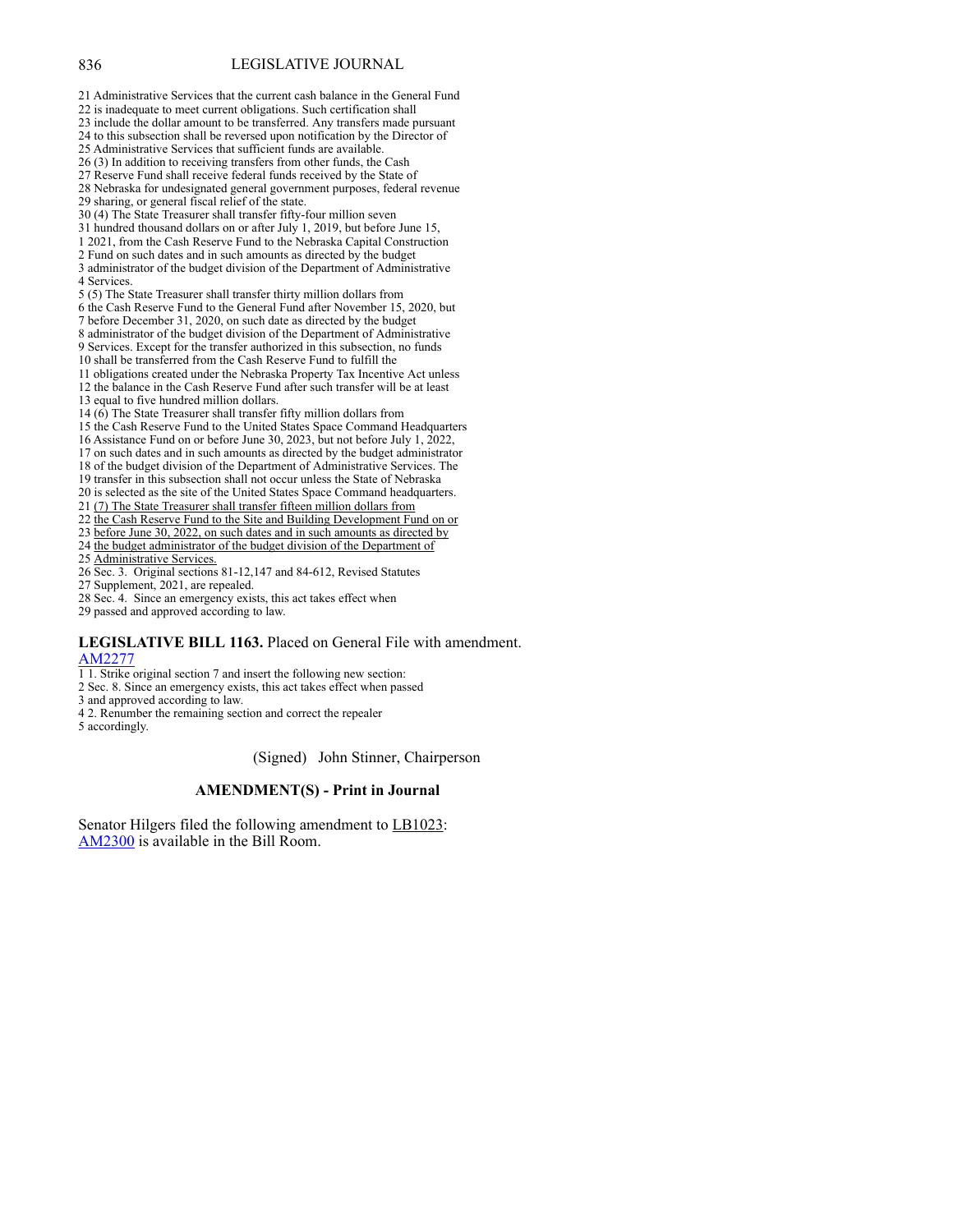Senator McKinney filed the following amendment to LB1011: [AM2318](https://www.nebraskalegislature.gov/FloorDocs/107/PDF/AM/AM2318.pdf)

(Amendments to Standing Committee amendments, AM1999)

1 1. On page 67, line 19, after the period insert "No expenditures for

2 permanent and temporary salaries and per diems for state employees shall

3 be made from such Cash Funds appropriated for grants for the services

4 described in this section.".

#### **UNANIMOUS CONSENT - Add Cointroducer(s)**

Unanimous consent to add Senator(s) as cointroducer(s). No objections. So ordered.

Senator Sanders name added to LB779. Senator Blood name added to LB829. Senator Blood name added to LB851. Senator Blood name added to LB853. Senator Blood name added to LB856.

# **RECESS**

At 12:10 p.m., on a motion by Senator B. Hansen the Legislature recessed until 1:30 p.m.

## **AFTER RECESS**

The Legislature reconvened at 1:30 p.m., Senator Hughes presiding.

# **ROLL CALL**

The roll was called and all members were present except Senators Bostelman, J. Cavanaugh, Clements, Dorn, Erdman, Flood, Halloran, B. Hansen, Hilkemann, Hunt, Kolterman, McCollister, McDonnell, Morfeld, Pansing Brooks, Stinner, Vargas, Wayne, and Wishart who were excused until they arrive.

#### **AMENDMENT(S) - Print in Journal**

Senator Linehan filed the following amendment to LB1014: [FA116](https://www.nebraskalegislature.gov/FloorDocs/107/PDF/AM/FA116.pdf)

Amend AM2330: strike any new matter including: Section 1 Definition of Appropriation Period

Senator Linehan filed the following amendment to LB1014: [FA117](https://www.nebraskalegislature.gov/FloorDocs/107/PDF/AM/FA117.pdf)

Amend AM2330: strike any new matter including: Section 2 Appropriation language

Senator Linehan filed the following amendment to LB1014: [FA118](https://www.nebraskalegislature.gov/FloorDocs/107/PDF/AM/FA118.pdf)

Amend AM2330: strike any new matter including: Section 3 Unexpended balances and certified encumbrances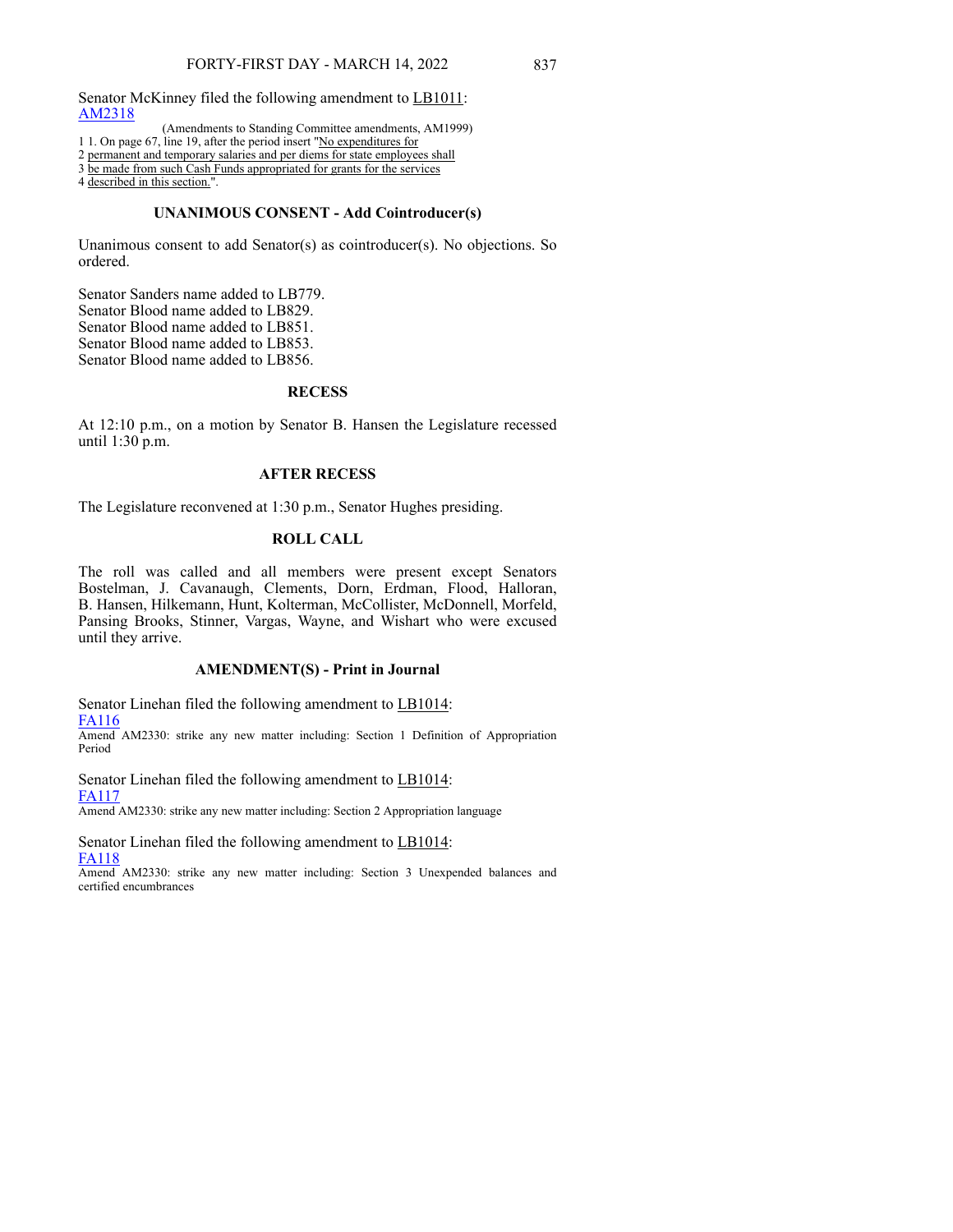Senator Linehan filed the following amendment to LB1014: [FA119](https://www.nebraskalegislature.gov/FloorDocs/107/PDF/AM/FA119.pdf)

Amend AM2330: strike any new matter including: Section 4 Reappropriation of Balances, FY2021-2022 to FY2022-2023; FY2022-2023 to FY2023-2024; FY2023-2024 to FY2024- 2025.

Senator Linehan filed the following amendment to LB1014: [FA120](https://www.nebraskalegislature.gov/FloorDocs/107/PDF/AM/FA120.pdf)

Amend AM2330: strike any new matter including: Section 5 Nebraska Accounting System Manual Definitions

Senator Linehan filed the following amendment to LB1014: [FA121](https://www.nebraskalegislature.gov/FloorDocs/107/PDF/AM/FA121.pdf)

Amend AM2330: strike any new matter including: Section 6 Drawing and Paying Warrants

Senator Linehan filed the following amendment to LB1014: [FA122](https://www.nebraskalegislature.gov/FloorDocs/107/PDF/AM/FA122.pdf)

Amend AM2330: strike any new matter including: Section 7 Public Health and Safety Premium Pay

Senator Linehan filed the following amendment to LB1014: [FA123](https://www.nebraskalegislature.gov/FloorDocs/107/PDF/AM/FA123.pdf)

Amend AM2330: strike any new matter including: Agency No. 33 - Game and Parks Commission

Senator Linehan filed the following amendment to LB1014: [FA124](https://www.nebraskalegislature.gov/FloorDocs/107/PDF/AM/FA124.pdf)

Amend AM2330: strike any new matter including: Agency No. 72 - Department of Economic Development

Senator Linehan filed the following amendment to LB1014:

[FA125](https://www.nebraskalegislature.gov/FloorDocs/107/PDF/AM/FA125.pdf)

Amend AM2330: strike any new matter including: Agency No. 13 - State Department of Education

## **MOTION - Overrule Speaker's Agenda**

Senator M. Cavanaugh moved to change the Speaker's agenda pursuant to Rule 1, Section 16, to take up LB661 at 1:30 p.m., today.

The M. Cavanaugh motion to overrule the Speaker's agenda failed with 0 ayes, 45 nays, and 4 excused and not voting.

# **COMMITTEE REPORT(S)**

**Judiciary** 

**LEGISLATIVE BILL 833.** Placed on General File with amendment. [AM2335](https://www.nebraskalegislature.gov/FloorDocs/107/PDF/AM/AM2335.pdf)

1 1. Strike original section 1 and insert the following new section:

2 Section 1. Section 25-228, Revised Statutes Cumulative Supplement,

3 2020, is amended to read:

4 25-228 (1) Except as otherwise provided in the State Tort Claims Act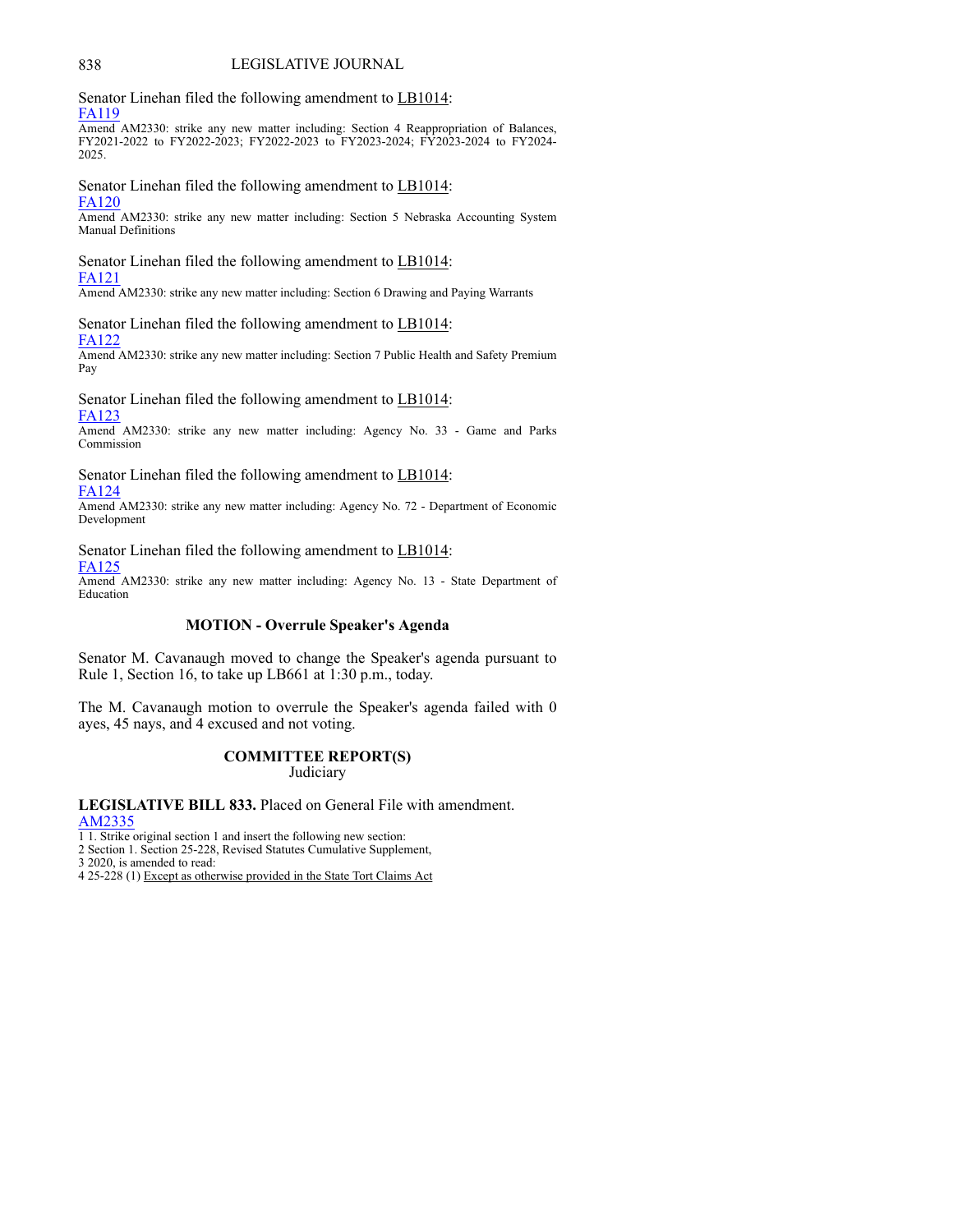#### 5 and the Political Subdivisions Tort Claims Act Notwithstanding any other 6 provision of law:

- $7$ (a) There shall not be any time limitation for an action against the 8 individual or individuals directly causing an injury or injuries suffered
- 9 by a plaintiff when the plaintiff was a victim of a violation of section

10 28-319.01 or 28-320.01 if such violation occurred (i) on or after August 11 24, 2017, or (ii) prior to August 24, 2017, if such action was not

- 12 previously time barred; and
- 13 (b) There shall not be any time limitation for an An action against
- 14 any person or entity other than the individual directly causing an injury
- 15 or injuries suffered by a plaintiff when the plaintiff was a victim of a
- 16 violation of section 28-319.01 or 28-320.01 if such violation occurred
- 17 (i) on or after the effective date of this act or (ii) prior to the
- 18 effective date of this act, if such action was not previously time barred
- 19 may only be brought within twelve years after the plaintiff's twenty-
- 20 first birthday.
- 21 (2) Criminal prosecution of a defendant under section 28-319.01 or
- 22 28-320.01 is not required to maintain a civil action for violation of
- 23 such sections.

**LEGISLATIVE BILL 1009.** Placed on General File with amendment. [AM2165](https://www.nebraskalegislature.gov/FloorDocs/107/PDF/AM/AM2165.pdf) is available in the Bill Room.

# **LEGISLATIVE BILL 1270.** Placed on General File with amendment.

## [AM1984](https://www.nebraskalegislature.gov/FloorDocs/107/PDF/AM/AM1984.pdf)

- 1 1. Strike the original sections and insert the following new
- 2 sections:
- 3 Section 1. Sections 1 to 7 of this act shall be known and may be
- 4 cited as the Law Enforcement Attraction and Retention Act.
- 5 Sec. 2. (1) The Legislature finds that:
- 6 (a) The State of Nebraska and cities and counties in this state have
- 7 experienced a dramatic decrease in applications for law enforcement
- 8 officer positions;
- 9 (b) Law enforcement officers in Nebraska are leaving the law
- 10 enforcement profession;
- 11 (c) Law enforcement agencies are not retaining law enforcement
- 12 officers at a rate sufficient to ensure public safety;
- 13 (d) Law enforcement officers are the critical element of public
- 14 safety in Nebraska communities; and
- 15 (e) Maintaining a robust law enforcement workforce is in the best
- 16 interests of all Nebraskans.
- 
- 17 (2) The purpose of the Law Enforcement Attraction and Retention Act 18 is to provide financial incentives to attract and retain law enforcement
- 19 officers.
- 20 Sec. 3. For purposes of the Law Enforcement Attraction and
- 21 Retention Act:
- 22 (1) Council means the Nebraska Police Standards Advisory Council;
- 23 and
- $24$   $\overline{(2)}$  Law enforcement officer has the same meaning as in section
- 25 81-1401.
- 26 Sec. 4. (1) The council shall accept applications for retention
- 27 incentive payments from individual law enforcement officers in Nebraska.
- 1 (2) To be eligible for a tier 1 retention incentive payment, a law
- 2 enforcement officer must complete twelve months of full-time employment
- as a law enforcement officer after July 1, 2022. No law enforcement
- 4 officer shall receive more than one tier 1 retention incentive payment.
- 
- 5 (3) To be eligible for a tier 2 retention incentive payment, a law
- 6 enforcement officer must complete three years of full-time employment as
- 7 a law enforcement officer after July 1, 2022. No law enforcement officer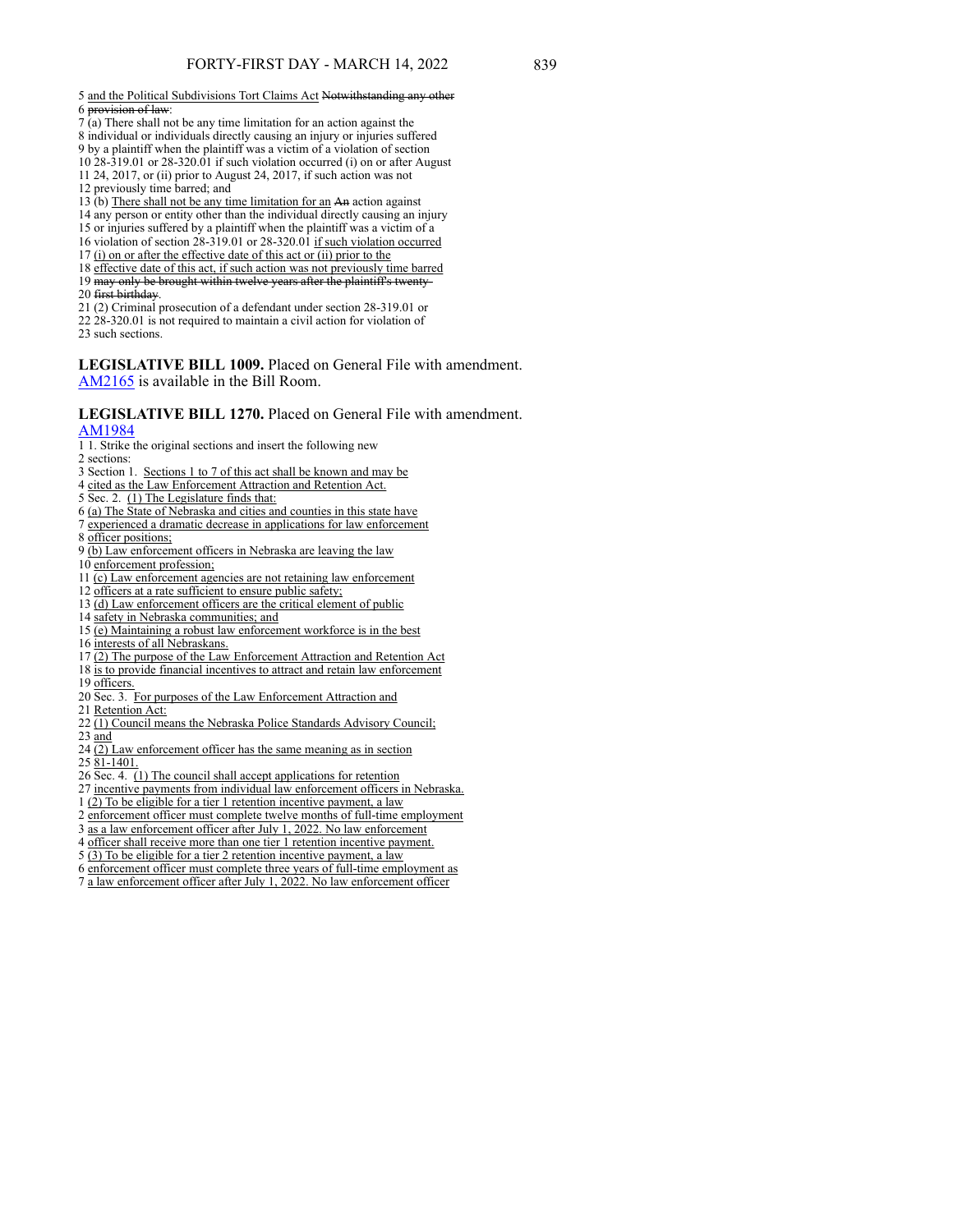- 8 shall receive more than one tier 2 retention incentive payment.
- 9 (4) To be eligible for a tier 3 retention incentive payment, a law
- 10 enforcement officer must complete five years of full-time employment as a 11 law enforcement officer after July 1, 2022. No law enforcement officer
- 12 shall receive more than one tier 3 retention incentive payment.
- 
- 13 (5) Full-time law enforcement officers employed by a law enforcement 14 agency that employs more than seventy-five full-time law enforcement
- 15 officers shall only be eligible for a tier 1 retention incentive payment,
- 16 and such payment shall be seven hundred fifty dollars.
- 17 (6) For full-time law enforcement officers employed by a law
- 18 enforcement agency that employs seventy-five or fewer full-time law
- 19 enforcement officers:
- 20 (a) The tier 1 retention incentive payment shall be one thousand
- 21 five hundred dollars;
- 22 (b) The tier 2 retention incentive payment shall be two thousand
- 23 five hundred dollars; and
- 24  $\overline{(c)}$  The tier 3 retention incentive payment shall be three thousand
- 25 dollars.
- 26 Sec. 5. (1) The council shall accept applications for grants from
- 27 law enforcement agencies in Nebraska. The grants shall be used to provide
- 28 hiring bonuses to newly hired full-time law enforcement officers.
- $29$   $\overline{(2)}$  A law enforcement agency shall be eligible for a grant under
- 30 this section if:

31 (a) The law enforcement agency employs fewer than one hundred fifty

- 1 full-time law enforcement officers; and
- 2 (b) The law enforcement agency is not at the recommended level of
- 3 staffing under standards set by the council.
- 4 Sec. 6. The council may adopt and promulgate rules and regulations
- 5 to carry out the Law Enforcement Attraction and Retention Act.
- 6 Sec. 7. The Law Enforcement Attraction and Retention Act terminates
- 7 on June 30, 2028.
- 8 Sec. 8. This act becomes operative on July 1, 2022.
- 9 Sec. 9. Since an emergency exists, this act takes effect when

10 passed and approved according to law.

(Signed) Steve Lathrop, Chairperson

## **BILL ON FIRST READING**

The following bill was read for the first time by title:

#### **LEGISLATIVE BILL 1112A.** Introduced by McKinney, 11.

A BILL FOR AN ACT relating to appropriations; to appropriate funds to aid in carrying out the provisions of Legislative Bill 1112, One Hundred Seventh Legislature, Second Session, 2022.

#### **GENERAL FILE**

#### **LEGISLATIVE BILL 1184.** Title read. Considered.

Committee [AM1962,](https://www.nebraskalegislature.gov/FloorDocs/107/PDF/AM/AM1962.pdf) found on page 606, was offered.

Senator M. Cavanaugh offered her amendment, [FA103](https://www.nebraskalegislature.gov/FloorDocs/107/PDF/AM/FA103.pdf), found on page 800, to the committee amendment.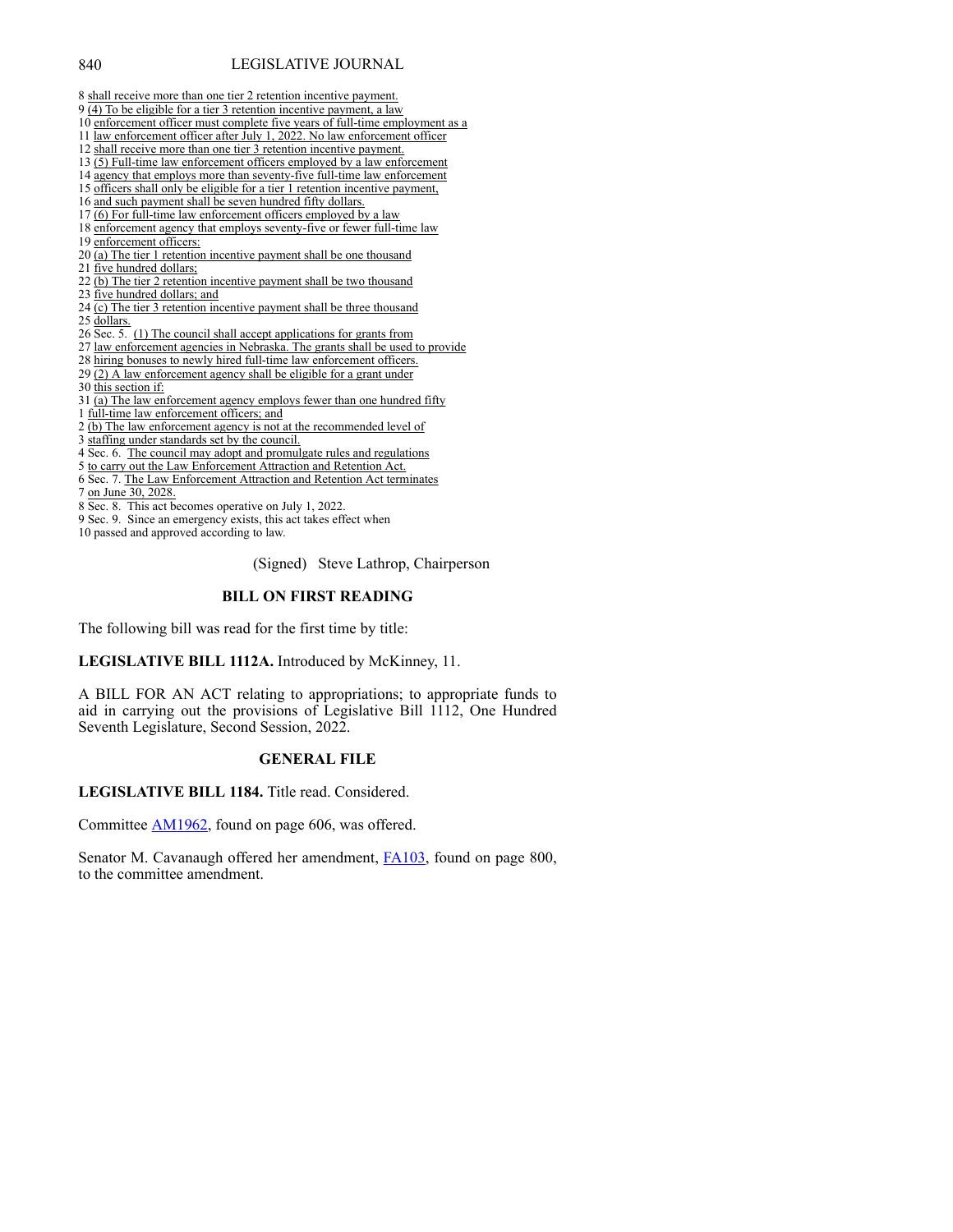Senator M. Cavanaugh withdrew her amendment.

The committee amendment was adopted with 41 ayes, 0 nays, 5 present and not voting, and 3 excused and not voting.

Advanced to Enrollment and Review Initial with 43 ayes, 0 nays, 3 present and not voting, and 3 excused and not voting.

**LEGISLATIVE BILL 1165.** Title read. Considered.

Senator M. Cavanaugh offered her amendment, [FA104](https://www.nebraskalegislature.gov/FloorDocs/107/PDF/AM/FA104.pdf), found on page 800.

Senator M. Cavanaugh withdrew her amendment.

Senator M. Cavanaugh moved for a call of the house. The motion failed with 19 ayes, 20 nays, and 10 not voting.

Advanced to Enrollment and Review Initial with 47 ayes, 0 nays, and 2 excused and not voting.

**LEGISLATIVE BILL 29.** Title read. Considered.

Committee [AM1610,](https://www.nebraskalegislature.gov/FloorDocs/107/PDF/AM/AM1610.pdf) found on page 420, was adopted with 47 ayes, 0 nays, and 2 excused and not voting.

Senator M. Cavanaugh offered her amendment, [FA105](https://www.nebraskalegislature.gov/FloorDocs/107/PDF/AM/FA105.pdf), found on page 824.

Senator M. Cavanaugh withdrew her amendment.

Advanced to Enrollment and Review Initial with 47 ayes, 0 nays, and 2 excused and not voting.

**LEGISLATIVE BILL 855.** Title read. Considered.

Senator M. Cavanaugh offered her amendment, [FA106](https://www.nebraskalegislature.gov/FloorDocs/107/PDF/AM/FA106.pdf), found on page 824.

Senator M. Cavanaugh withdrew her amendment.

Advanced to Enrollment and Review Initial with 43 ayes, 0 nays, 3 present and not voting, and 3 excused and not voting.

**LEGISLATIVE BILL 905.** Title read. Considered.

Committee [AM1609,](https://www.nebraskalegislature.gov/FloorDocs/107/PDF/AM/A,1609.pdf) found on page 483, was offered.

## **SENATOR LINDSTROM PRESIDING**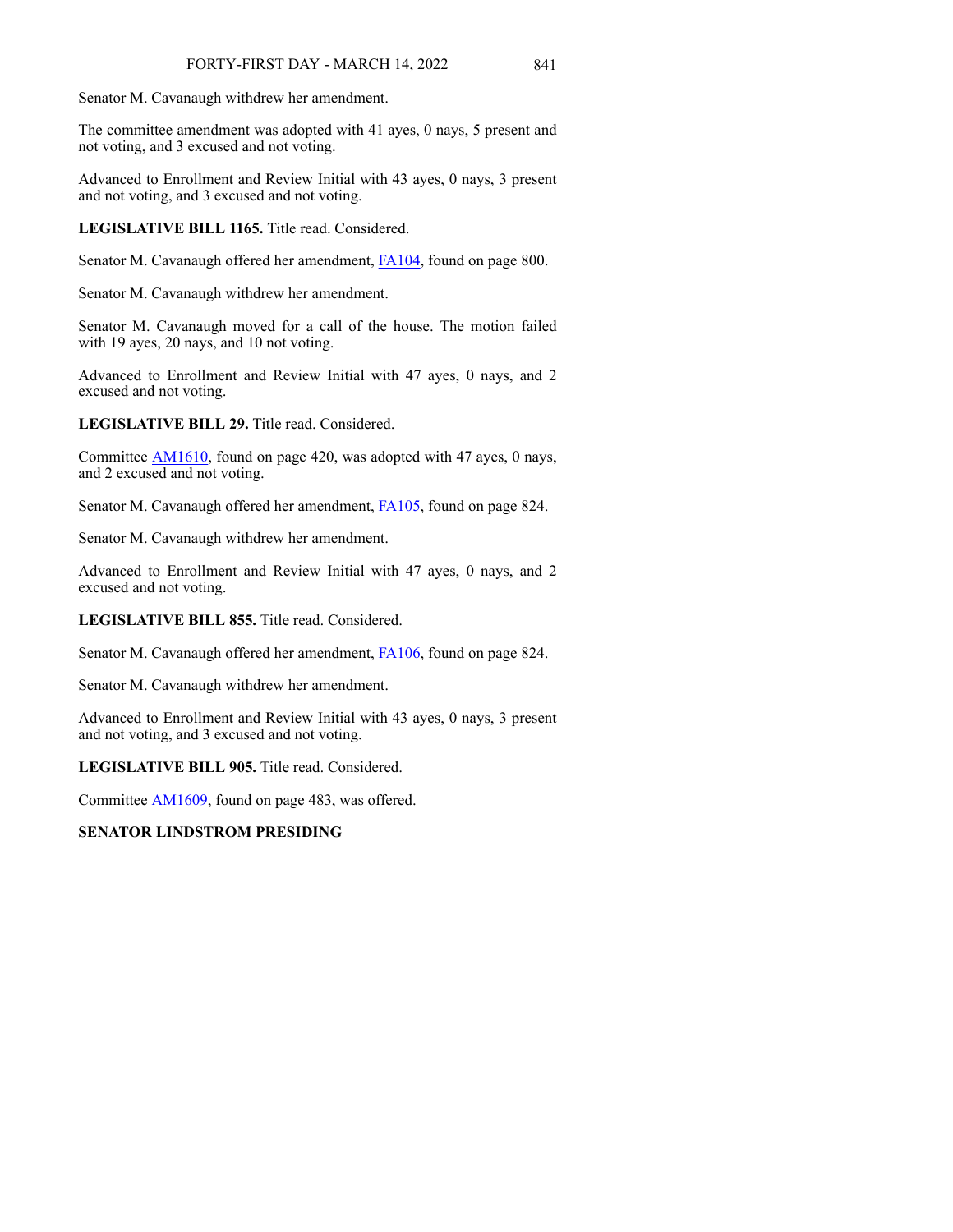## **SENATOR HUGHES PRESIDING**

Committee [AM1609](https://www.nebraskalegislature.gov/FloorDocs/107/PDF/AM/A,1609.pdf), was adopted with 42 ayes, 0 nays, 5 present and not voting, and 2 excused and not voting.

Senator M. Cavanaugh withdrew her amendment, [FA107](https://www.nebraskalegislature.gov/FloorDocs/107/PDF/AM/FA107.pdf), found on page 824.

Advanced to Enrollment and Review Initial with 43 ayes, 0 nays, 5 present and not voting, and 1 excused and not voting.

**LEGISLATIVE BILL 1082.** Title read. Considered.

## **PRESIDENT FOLEY PRESIDING**

Senator Gragert offered his amendment, **AM1991**, found on page 723.

The Gragert amendment was adopted with 42 ayes, 0 nays, 5 present and not voting, and 2 excused and not voting.

Senator M. Cavanaugh withdrew her amendment, **[FA108](https://www.nebraskalegislature.gov/FloorDocs/107/PDF/AM/FA108.pdf)**, found on page 824.

Advanced to Enrollment and Review Initial with 42 ayes, 0 nays, 5 present and not voting, and 2 excused and not voting.

**LEGISLATIVE BILL 1137.** Title read. Considered.

Senator M. Cavanaugh offered her amendment, [FA109](https://www.nebraskalegislature.gov/FloorDocs/107/PDF/AM/FA109.pdf), found on page 824.

Senator M. Cavanaugh withdrew her amendment.

Advanced to Enrollment and Review Initial with 31 ayes, 3 nays, 13 present and not voting, and 2 excused and not voting.

**LEGISLATIVE BILL 742.** Title read. Considered.

Senator M. Cavanaugh offered her amendment, **FA111**, found on page 825.

Senator M. Cavanaugh withdrew her amendment.

Advanced to Enrollment and Review Initial with 42 ayes, 0 nays, 5 present and not voting, and 2 excused and not voting.

**LEGISLATIVE BILL 983.** Title read. Considered.

Senator M. Cavanaugh withdrew her amendment, [FA112](https://www.nebraskalegislature.gov/FloorDocs/107/PDF/AM/FA112.pdf), found on page 825.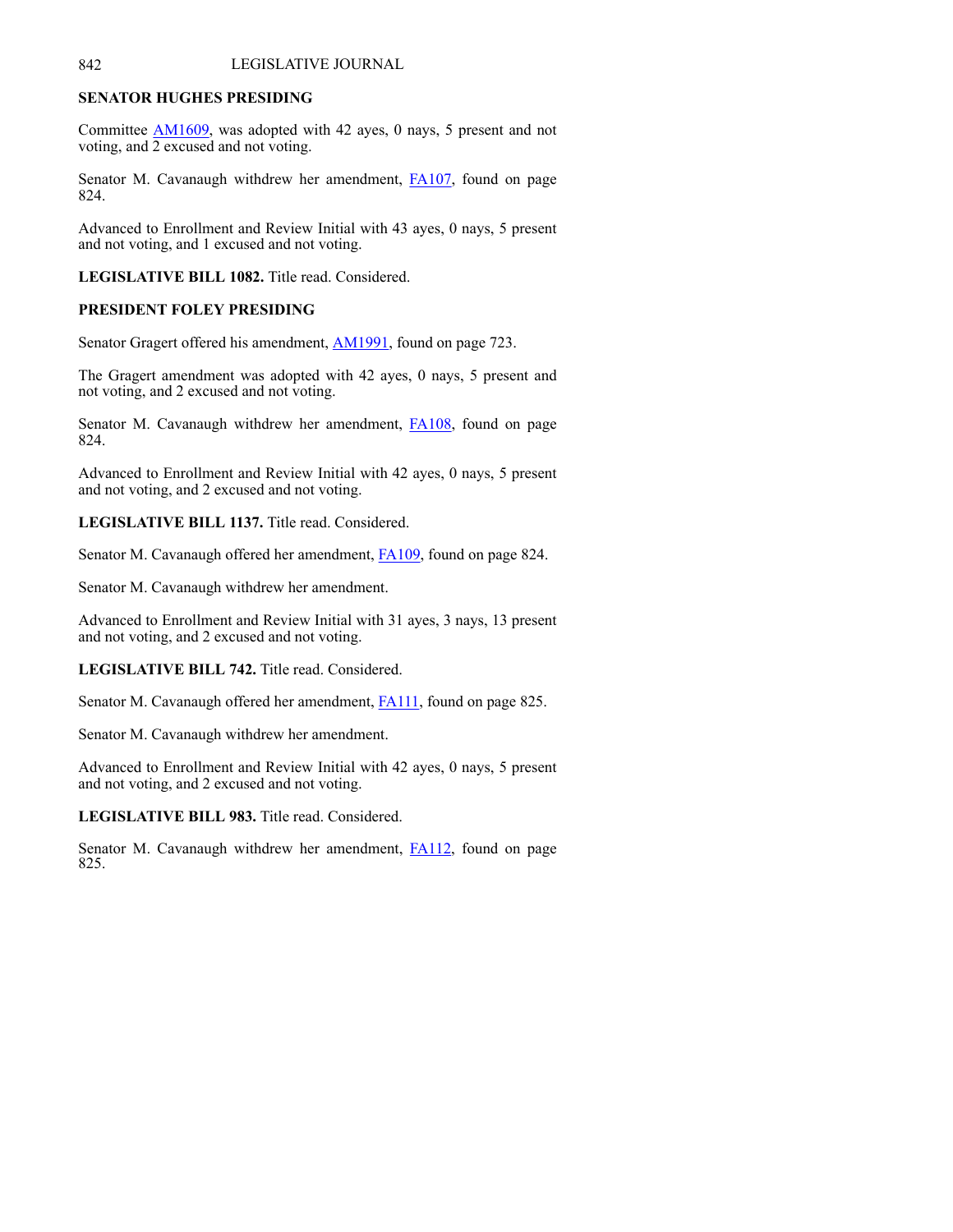Advanced to Enrollment and Review Initial with 42 ayes, 0 nays, 4 present and not voting, and 3 excused and not voting.

## **LEGISLATIVE BILL 908.** Title read. Considered.

Committee [AM1950,](https://www.nebraskalegislature.gov/FloorDocs/107/PDF/AM/AM1950.pdf) found on page 609, was adopted with 40 ayes, 1 nay, 5 present and not voting, and 3 excused and not voting.

Senator M. Cavanaugh withdrew her amendment, **[FA113](https://www.nebraskalegislature.gov/FloorDocs/107/PDF/AM/FA113.pdf)**, found on page 828.

Advanced to Enrollment and Review Initial with 39 ayes, 1 nay, 6 present and not voting, and 3 excused and not voting.

## **LEGISLATIVE BILL 856.** Title read. Considered.

Senator M. Cavanaugh withdrew her amendment, [FA114](https://www.nebraskalegislature.gov/FloorDocs/107/PDF/AM/FA114.pdf), found on page 829.

Advanced to Enrollment and Review Initial with 41 ayes, 1 nay, 4 present and not voting, and 3 excused and not voting.

**LEGISLATIVE BILL 1007.** Title read. Considered.

Committee [AM2099,](https://www.nebraskalegislature.gov/FloorDocs/107/PDF/AM/AM2099.pdf) found on page 741, was offered.

Senator M. Cavanaugh withdrew her amendment, **[FA115](https://www.nebraskalegislature.gov/FloorDocs/107/PDF/AM/FA115.pdf)**, found on page 829.

The committee amendment was adopted with 40 ayes, 0 nays, 5 present and not voting, and 4 excused and not voting.

Advanced to Enrollment and Review Initial with 38 ayes, 0 nays, 7 present and not voting, and 4 excused and not voting.

**LEGISLATIVE BILL 829.** Title read. Considered.

Advanced to Enrollment and Review Initial with 39 ayes, 0 nays, 6 present and not voting, and 4 excused and not voting.

**LEGISLATIVE BILL 851.** Title read. Considered.

Committee [AM2102,](https://www.nebraskalegislature.gov/FloorDocs/107/PDF/AM/AM2102.pdf) found on page 752, was adopted with 37 ayes, 0 nays, 7 present and not voting, and 5 excused and not voting.

Advanced to Enrollment and Review Initial with 35 ayes, 0 nays, 9 present and not voting, and 5 excused and not voting.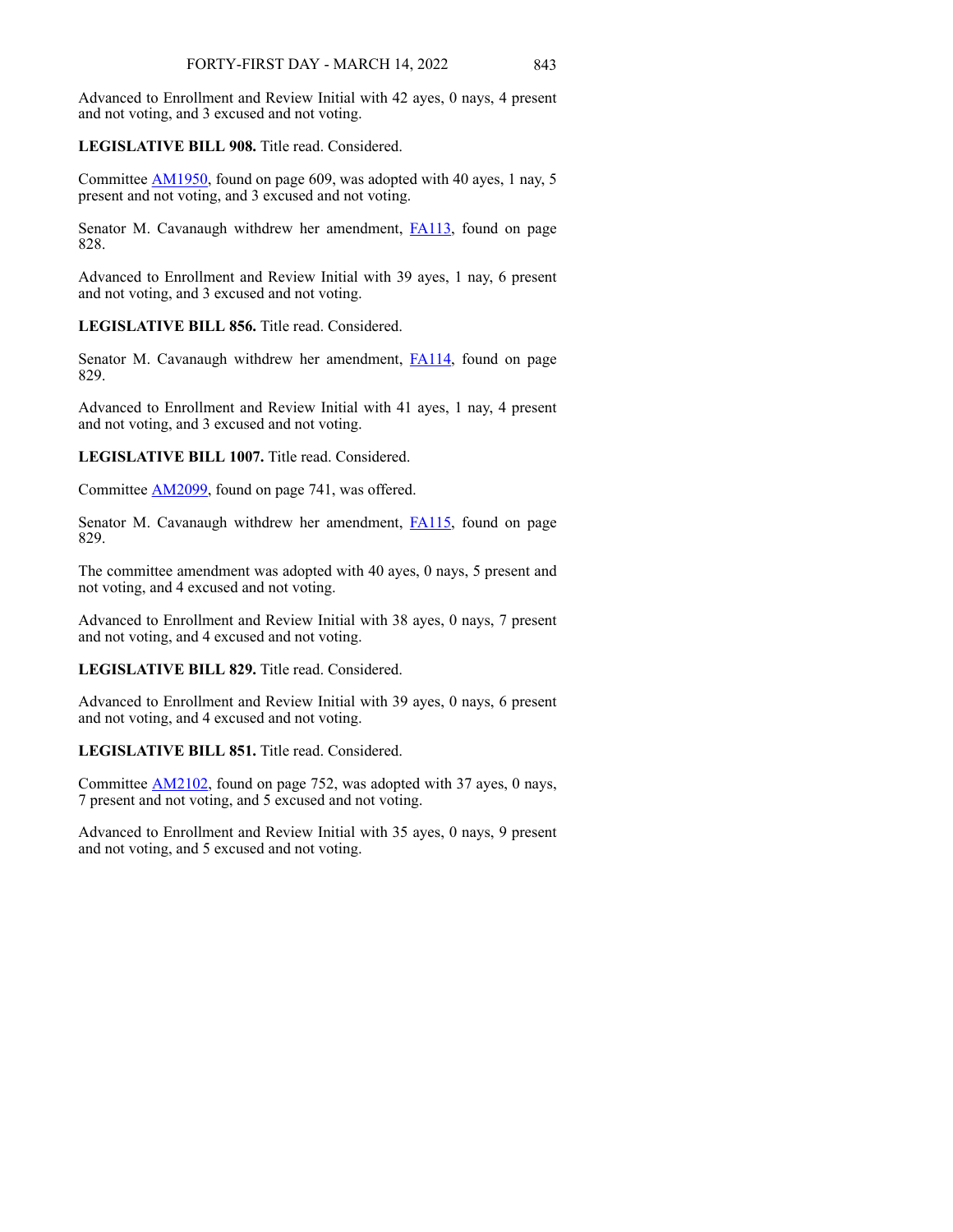## **LEGISLATIVE BILL 1124.** Title read. Considered.

Committee [AM2138,](https://www.nebraskalegislature.gov/FloorDocs/107/PDF/AM/AM2138.pdf) found on page 752, was adopted with 40 ayes, 0 nays, 4 present and not voting, and 5 excused and not voting.

Advanced to Enrollment and Review Initial with 41 ayes, 0 nays, 4 present and not voting, and 4 excused and not voting.

**LEGISLATIVE BILL 1057.** Title read. Considered.

Committee [AM2164,](https://www.nebraskalegislature.gov/FloorDocs/107/PDF/AM/AM2164.pdf) found on page 753, was adopted with 42 ayes, 0 nays, 3 present and not voting, and 4 excused and not voting.

Advanced to Enrollment and Review Initial with 41 ayes, 0 nays, 4 present and not voting, and 4 excused and not voting.

# **BILL ON FIRST READING**

The following bill was read for the first time by title:

**LEGISLATIVE BILL 977A.** Introduced by Slama, 1.

A BILL FOR AN ACT relating to appropriations; to appropriate funds to aid in carrying out the provisions of Legislative Bill 977, One Hundred Seventh Legislature, Second Session, 2022; and to declare an emergency.

## **MESSAGE(S) FROM THE GOVERNOR**

March 14, 2022

Patrick J. O'Donnell Clerk of the Legislature State Capitol, Room 2018 Lincoln, NE 68509

Dear Mr. O'Donnell:

Engrossed Legislative Bills 567, 704, 749e, 786, 791, and 847 were received in my office on March 8, 2022.

These bills were signed and delivered to the Secretary of State on March 14, 2022.

> Sincerely, (Signed) Pete Ricketts Governor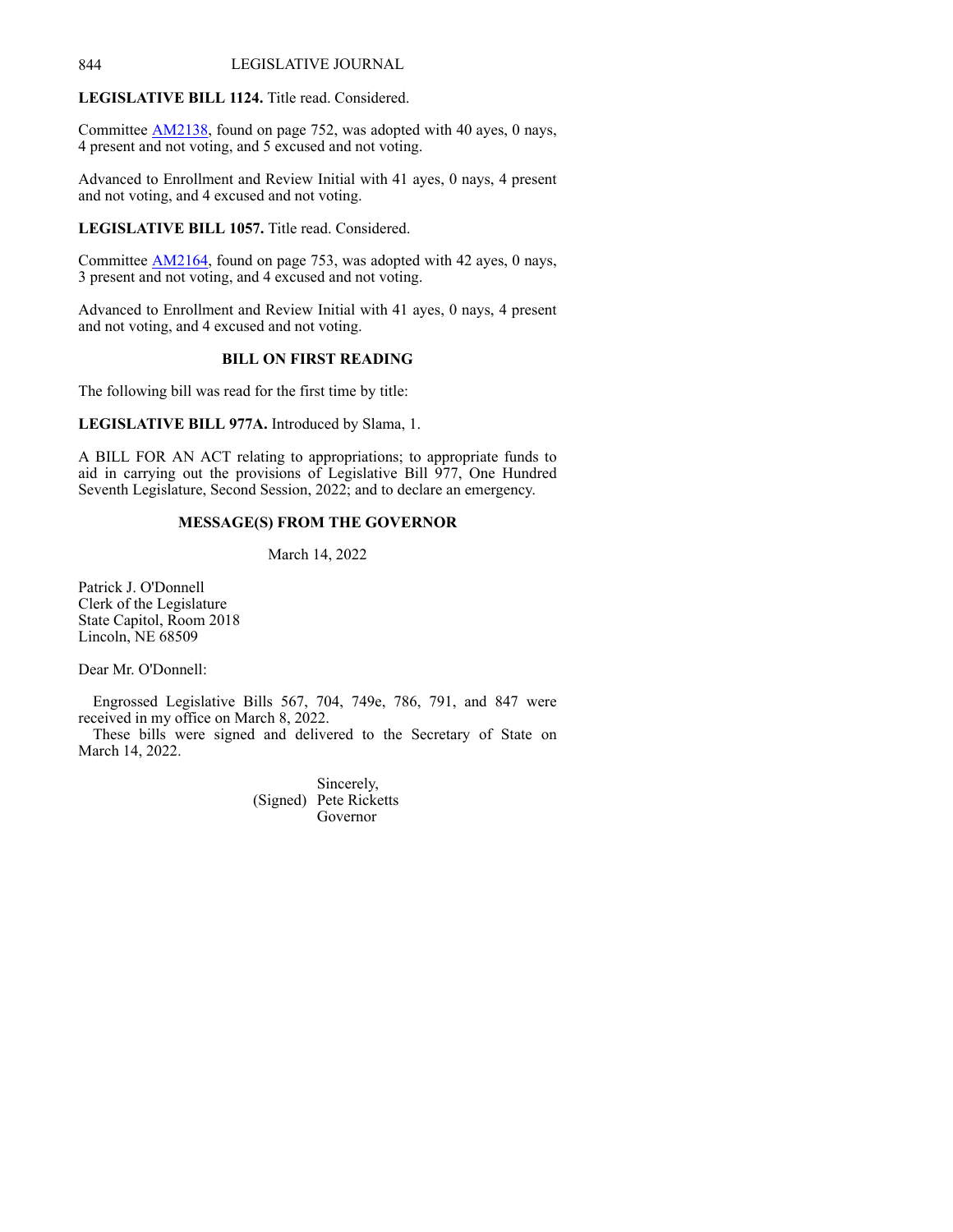Senator Bostelman filed the following amendment to LB1016: [AM2239](https://www.nebraskalegislature.gov/FloorDocs/107/PDF/AM/AM2239.pdf)

(Amendments to Standing Committee amendments, AM2128)

1 1. On page 7, line 20, after the period insert "For progressive

2 design-build contracts only, the criteria shall also include

3 consideration of the historic reasonableness of the progressive design-

4 builder's costs and expenses when bidding and completing projects,

5 whether such projects were completed using the progressive design-build

6 process or another bidding and contracting process.".

Senator Wishart filed the following amendment to LB598: [AM2293](https://www.nebraskalegislature.gov/FloorDocs/107/PDF/AM/AM2293.pdf)

(Amendments to E&R amendments, ER136) 1 1. Insert the following new sections:

2 Sec. 6. Section 81-12,157, Revised Statutes Cumulative Supplement, 3 2020, is amended to read:

- 4 81-12,157 (1) The department shall establish a phase one program to 5 provide grants to small businesses that qualify under the federal grant 6 program for the purposes of planning for an application under the federal 7 grant program. If a small business receives funding under the federal 8 grant program, the department or a nonprofit entity designated by the 9 department may make grants to match up to sixty-five percent of the
- 10 amount of the federal grant. 11 (2) Planning grants under subsection (1) of this section shall not

12 exceed five thousand dollars per project. Federal award matching grants

13 under this section shall not exceed one hundred thousand dollars. No

14 business shall receive funding for more than one project every two years.

15 (3) The department may award up to  $six$  four million dollars per year 16 for grants under this section.

17 Sec. 7. Section 81-12,158, Revised Statutes Cumulative Supplement, 18 2020, is amended to read:

19 81-12,158 (1) The department shall establish a financial assistance

20 program to provide financial assistance to businesses that employ no more

21 than five hundred employees or to individuals for the purposes of 22 creating a prototype of a product stemming from research and development 23 at a business operating in Nebraska or a public or private college or

24 university in Nebraska.

25 (2) Funds shall be matched by nonstate funds equivalent in money 26 equal to fifty percent of the funds requested. Matching funds may be from

1 any nonstate source, including private foundations, federal or local

2 government sources, quasi-governmental entities, or commercial lending 3 institutions, or any other funds whose source does not include funds

4 appropriated by the Legislature. The amount the department may provide 5 shall not exceed one hundred fifty thousand dollars per project.

6 (3) A business or individual applying for financial assistance under

7 this section shall include a business plan that includes a proof-of-8 concept demonstration.

9 (4) Financial assistance under this section shall be expended within

10 twenty-four months after the date of the awarding decision.

11 (5) The department may award up to  $six$  four million dollars per year 12 for financial assistance under this section.

13 Sec. 8. Section 81-12,159, Revised Statutes Cumulative Supplement,

14 2020, is amended to read:

15 81-12,159 (1) The department shall establish an innovation in value-

16 added agriculture program. The purpose of this program is to provide 17 financial assistance to:

18 (a) Support small enterprise formation in the agricultural sector of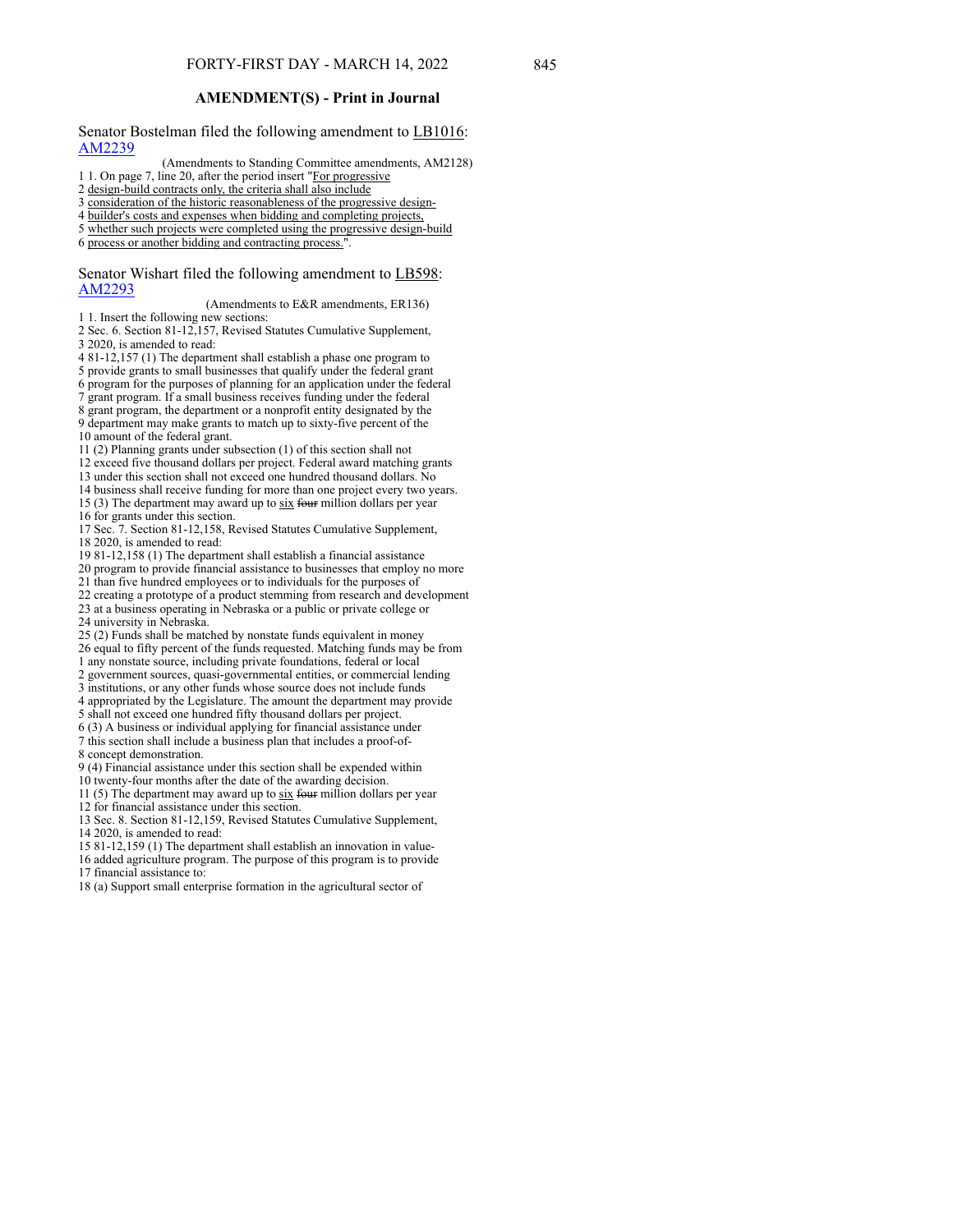19 Nebraska's rural economy, including innovative efforts for value-added 20 enterprises;

- 21 (b) Support the development of agricultural communities and economic
- 22 opportunity through innovation in farming and ranching operations, rural 23 communities, and businesses for the development of value-added

24 agricultural products;

25 (c) Enhance the income and opportunity for farming and ranching

26 operations in Nebraska in order to stem the decline in their numbers; 27 (d) Increase the farming and ranching operations' share of the food-28 system profit;

29 (e) Enhance opportunities for farming and ranching operations to

30 participate in electronic commerce and new and emerging markets that 31 strengthen rural economic opportunities; and

- 1 (f) Encourage the production and marketing of specialty crops in
- 2 Nebraska and support the creation and development of agricultural
- 3 enterprises and businesses that produce and market specialty crops in 4 Nebraska.
- 5 (2) Agricultural cooperatives, farming or ranching operations, and
- 6 private businesses and enterprises operating in Nebraska shall be
- 7 eligible for financial assistance under this section.
- 8 (3) An entity receiving financial assistance shall provide a match
- 9 of twenty-five percent for such assistance.

10 (4) The department may award up to six four million dollars per year 11 for financial assistance under this section.

12 Sec. 9. Section 81-12,160, Revised Statutes Cumulative Supplement, 13 2020, is amended to read:

14 81-12,160 (1) The department shall establish a financial assistance

- 15 program to provide financial assistance to businesses operating in
- 16 Nebraska that employ no more than five hundred employees or to
- 17 individuals that have a prototype of a product or process for the
- 18 purposes of commercializing such product or process. The applicant shall
- 19 submit a feasibility study stating the potential sales and profit
- 20 projections for the product or process.
- 21 (2) The department shall create a program with the following
- 22 provisions to support commercialization of a product or process:
- 23 (a) Commercialization infrastructure documentation, including market
- 24 assessments and start-up strategic planning;
- 25 (b) Promotion, marketing, advertising, and consulting;
- 26 (c) Management and business planning support;
- 27 (d) Linking companies and entrepreneurs to mentors;
- 28 (e) Preparing companies and entrepreneurs to acquire venture

29 capital; and

- 30 (f) Linking companies to sources of capital.
- 31 (3) Funds shall be matched by nonstate funds equal to fifty percent
- 1 of the funds requested. Matching funds may be from any nonstate source,
- 2 including private foundations, federal or local government sources,
- 
- 4 other funds whose source does not include funds appropriated by the 5 Legislature.
- 6 (4) The department shall not provide more than five hundred thousand
- 7 dollars to any one project. Each year the department may award up to six 8 four million dollars under this section.
- 9 (5) Financial assistance provided under this section shall be
- 10 expended within twenty-four months after the date of the awarding 11 decision.
- 12 (6) To carry out this section, the department shall contract with
- 13 one statewide venture development organization that is incorporated in
- 14 the State of Nebraska and exempt for federal tax purposes under section 15 501(c)(3) of the Internal Revenue Code.
- 16 Sec. 10. Section 81-12,161, Revised Statutes Cumulative Supplement,

3 quasi-governmental entities, or commercial lending institutions, or any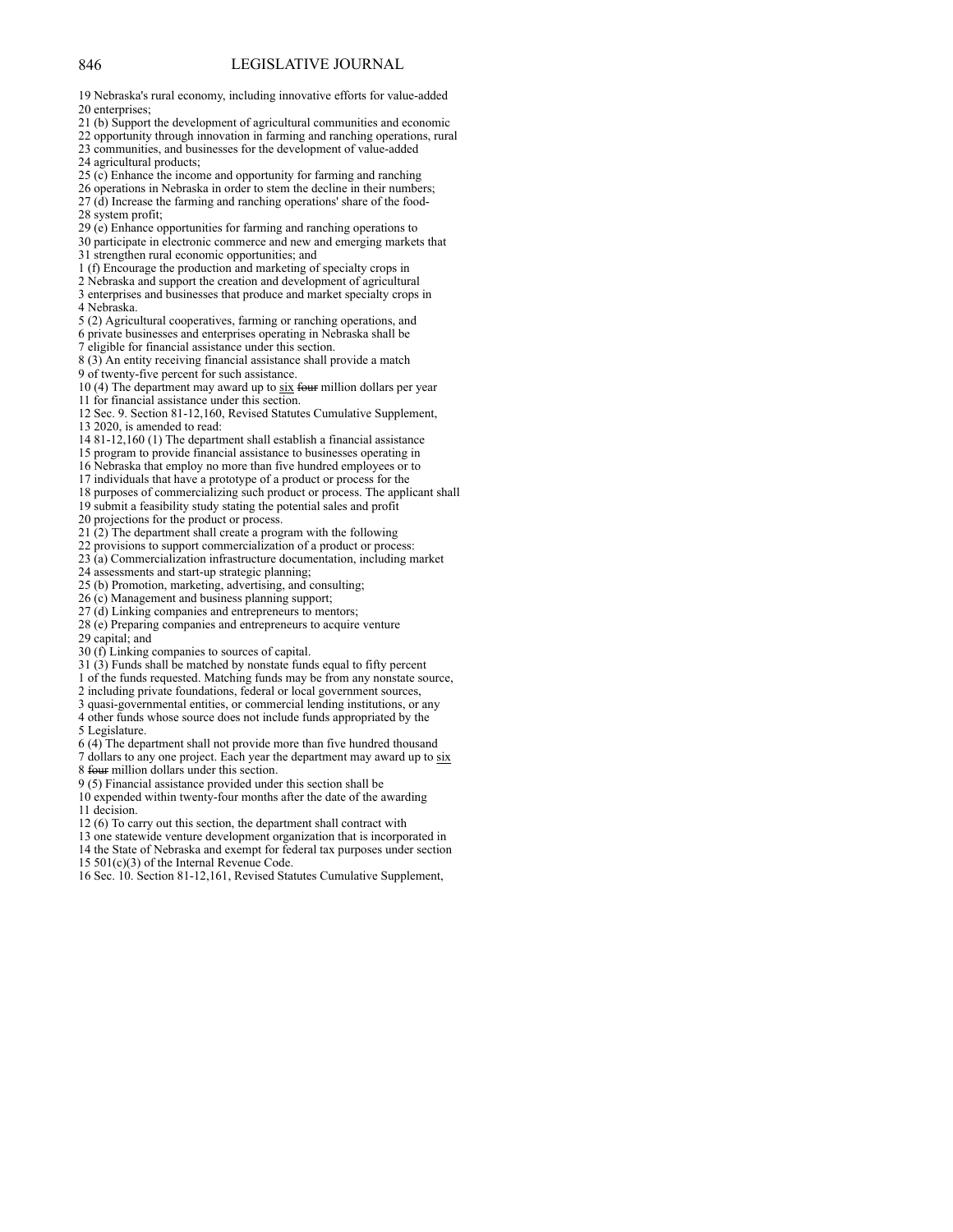17 2020, is amended to read:

18 81-12,161 (1) The department shall establish a financial assistance

19 program to provide financial assistance to businesses operating in

20 Nebraska that use the faculty or facilities of a public or private

21 college or university in Nebraska for applied research and development of 22 new products or use intellectual property generated at a public or

23 private college or university in Nebraska.

 $24(2)$  A business may apply for up to two awards in any four-year

25 period per project. The department may provide up to one hundred thousand

26 dollars for the first phase of a project. If the first phase is

27 successful and agreed-upon contractual requirements are met during the

28 first phase, the department may provide up to four hundred thousand

29 dollars for the second phase of the project.

30 (3) Funds shall be matched by nonstate funds equivalent in money

31 equal to one hundred percent of the funds requested for both phases of

1 the project. Matching funds may be from any nonstate source, including

2 private foundations, federal or local government sources, quasi-

3 governmental entities, or commercial lending institutions, or any other 4 funds whose source does not include funds appropriated by the

5 Legislature.

 $6$  (4) The department may award up to  $s$ ix four million dollars per year 7 for financial assistance under this section.

8 Sec. 11. Section 81-12,162, Revised Statutes Cumulative Supplement, 9 2020, is amended to read:

10 81-12,162 (1) The department shall establish a small business

11 investment program. The program:

12 (a) Shall provide grants to microloan delivery or microloan

13 technical assistance organizations to:

14 (i) Better assure that Nebraska's microenterprises are able to

15 realize their full potential to create jobs, enhance entrepreneurial

16 skills and activity, and increase low-income households' capacity to 17 become self-sufficient;

18 (ii) Provide funding to foster the creation of microenterprises;

19 (iii) Establish the department as the coordinating office for the

20 facilitation of microlending and microenterprise development;

21 (iv) Facilitate the development of a permanent, statewide

22 infrastructure of microlending support organizations to serve Nebraska's

23 microenterprise and self-employment sectors;

24 (v) Enable the department to provide grants to community-based

25 microenterprise development organizations in order to encourage the 26 development and growth of microenterprises throughout Nebraska; and

27 (vi) Enable the department to engage in contractual relationships 28 with statewide microlending support organizations which have the capacity

29 to leverage additional nonstate funds for microenterprise lending.

30 To the maximum extent possible, the selection process should assure

31 that the distribution of such financial assistance provides equitable

1 access to the benefits of the Business Innovation Act by all geographic 2 areas of the state; and

3 (b) May identify and coordinate other state and federal sources of

4 funds which may be available to the department to enhance the state's

5 ability to facilitate financial assistance pursuant to the program.

6 (2) To establish the criteria for making an award to a microloan

7 delivery or microloan technical assistance organization, the department 8 shall consider:

9 (a) The plan for providing business development services and

10 microloans to microenterprises;

11 (b) The scope of services to be provided by the microloan delivery

12 or microloan technical assistance organization;

13 (c) The plan for coordinating the services and loans provided by the

14 microloan delivery or microloan technical assistance organization with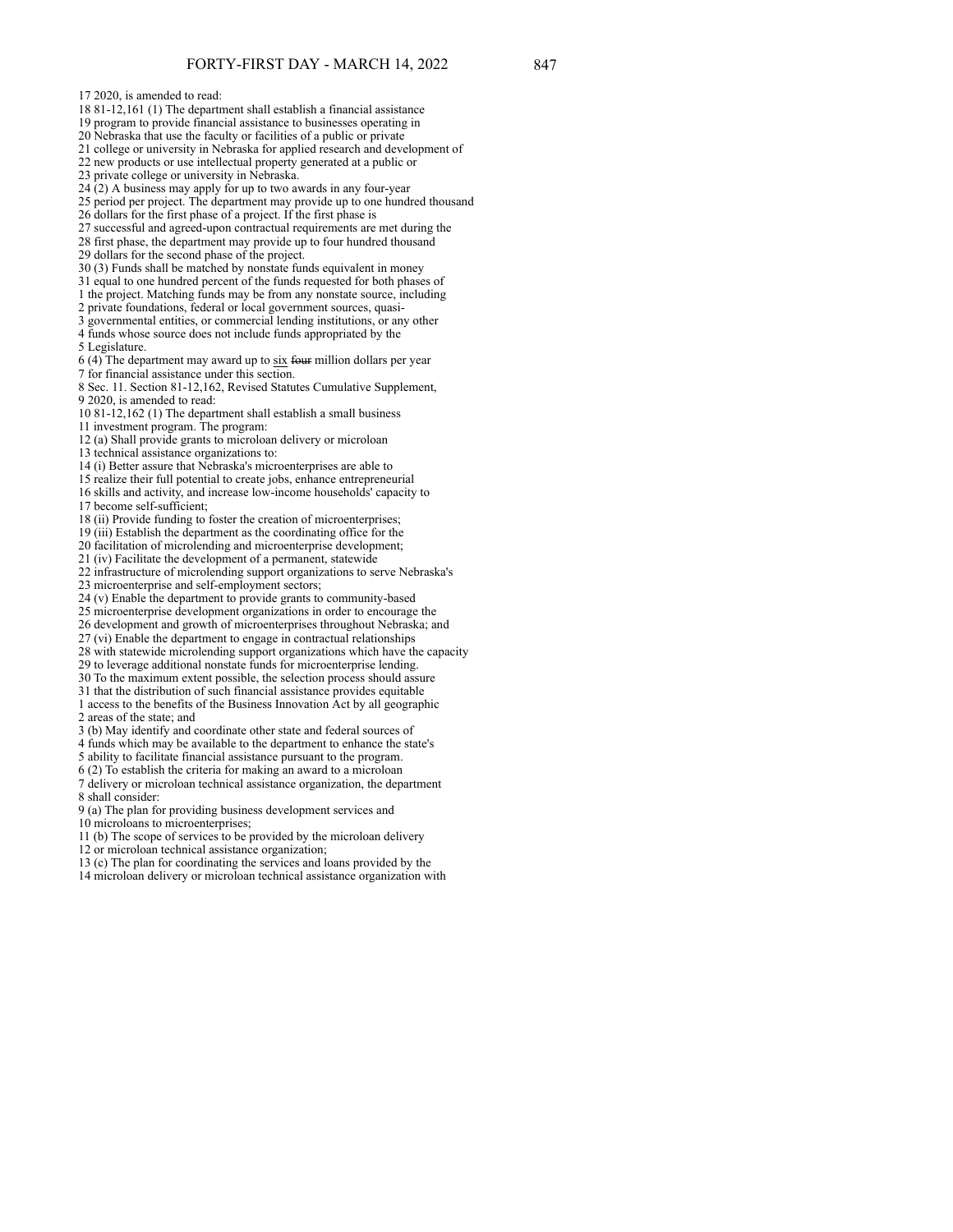15 commercial lending institutions;

16 (d) The geographic representation of all regions of the state,

17 including both urban and rural communities and neighborhoods; 18 (e) The ability of the microloan delivery or microloan technical

19 assistance organization to provide for business development in areas of

20 chronic economic distress and low-income regions of the state;

21 (f) The ability of the microloan delivery or microloan technical

22 assistance organization to provide business training and technical

23 assistance to microenterprise clients;

24 (g) The ability of the microloan delivery or microloan technical

25 assistance organization to monitor and provide financial oversight of

26 recipients of microloans; and

27 (h) Sources and sufficiency of operating funds for the

28 microenterprise development organization.

29 (3) Awards made by the department to a microloan delivery or

30 microloan technical assistance organization may be used to:

31 (a) Satisfy matching fund requirements for other federal or private 1 grants;

2 (b) Establish a revolving loan fund from which the microloan

3 delivery or microloan technical assistance organization may make loans to 4 microenterprises;

5 (c) Establish a guaranty fund from which the microloan delivery or

6 microloan technical assistance organization may guarantee loans made by 7 commercial lending institutions to microenterprises;

8 (d) Provide funding for the operating costs of a microloan delivery 9 or microloan technical assistance organization not to exceed twenty 10 percent; and

11 (e) Provide grants to establish loan-loss reserve funds to match

12 loan capital borrowed from other sources, including federal

13 microenterprise loan programs.

14 (4) Any award of financial assistance to a microloan delivery or

15 microloan technical assistance organization shall meet the following 16 qualifications:

17 (a) Funds shall be matched by nonstate funds equivalent in money or

18 in-kind contributions or a combination of both equal to thirty-five

19 percent of the grant funds requested. Such matching funds may be from any 20 nonstate source, including private foundations, federal or local

21 government sources, quasi-governmental entities, or commercial lending

22 institutions, or any other funds whose source does not include funds

23 appropriated by the Legislature;

24 (b) Microloan funds shall be disbursed in microloans which do not

25 exceed one hundred thousand dollars or used to capitalize loan-loss 26 reserve funds for such loans; and

27 (c) A minimum of fifty percent of the microloan funds shall be used

28 by a microenterprise development assistance organization for small

29 business technical assistance.

30 The department shall contract with a statewide microenterprise

31 development assistance organization to carry out this section.

1 (5) Each year the department may award up to three two million

2 dollars under this section.

3 Sec. 12. Original sections 81-12,157, 81-12,158, 81-12,159,

4 81-12,160, 81-12,161, and 81-12,162, Revised Statutes Cumulative

5 Supplement, 2020, are repealed.

6 2. Renumber the remaining section accordingly.

## **COMMITTEE REPORT(S)**

Enrollment and Review

**LEGISLATIVE BILL 773.** Placed on Select File.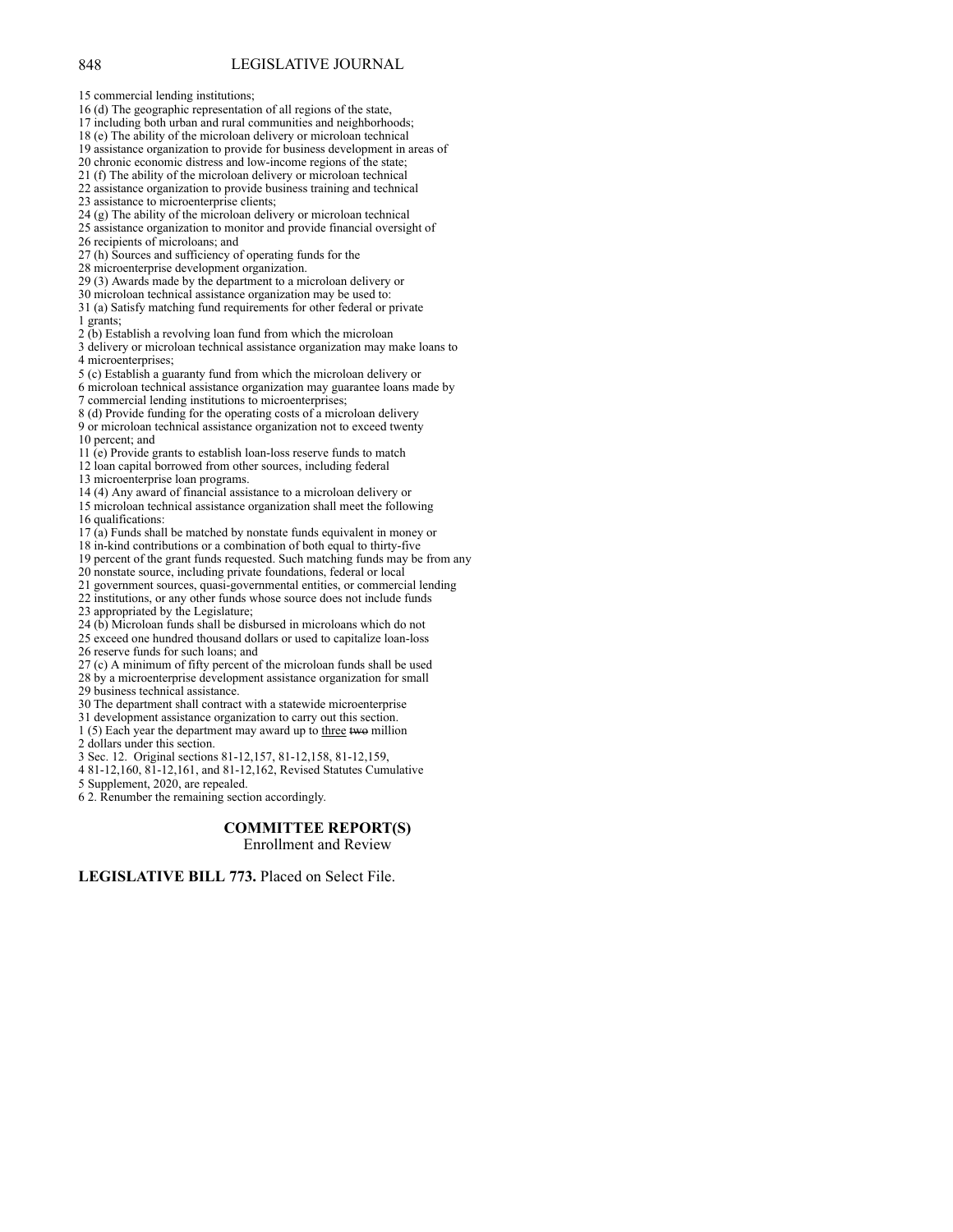#### **LEGISLATIVE BILL 809.** Placed on Select File with amendment. [ER141](https://www.nebraskalegislature.gov/FloorDocs/107/PDF/AM/ER141.pdf)

- 
- 1 1. On page 1, strike beginning with "water" in line 1 through line 7
- 2 and insert "natural resources; to amend sections 71-5322, 81-1508.01, and 3 81-1511, Reissue Revised Statutes of Nebraska, and sections 37-455,

4 71-5318, 81-1504, 81-1505, 81-1532, 81-15,153, and 81-15,160, Revised

5 Statutes Cumulative Supplement, 2020; to redefine a term and to change

6 provisions relating to certain hunting permits under the Game Law; to

7 change provisions relating to a fund and powers and duties of the

8 Department of Environment and Energy under the Drinking Water State

9 Revolving Fund Act; to provide for powers and duties of the department

10 relating to the treatment of dredged and fill material under the

11 Environmental Protection Act; to establish a fund; to provide a penalty;

12 to change powers of the department under the Wastewater Treatment

13 Facilities Construction Assistance Act; to include cities of the first

14 class as grant recipients for certain reimbursement costs under the Waste

15 Reduction and Recycling Incentive Act; to harmonize provisions; and to

16 repeal the original sections.".

**LEGISLATIVE BILL 809A.** Placed on Select File.

## **LEGISLATIVE BILL 800.** Placed on Select File with amendment. [ER143](https://www.nebraskalegislature.gov/FloorDocs/107/PDF/AM/ER143.pdf)

1 1. On page 1, strike beginning with "cities" in line 1 through line 2 22 and insert "government; to amend sections 13-2706, 14-102.01, 3 14-102.02, 14-104, 14-106, 14-107, 14-108, 14-110, 14-111, 14-112, 4 14-113, 14-115, 14-116, 14-118, 14-120, 14-121, 14-122, 14-123, 14-124, 5 14-125, 14-136, 14-201, 14-201.03, 14-202, 14-204, 14-205, 14-206, 6 14-207, 14-210, 14-211, 14-212, 14-213, 14-214, 14-215, 14-216, 7 14-217.02, 14-218, 14-219, 14-220, 14-221, 14-224, 14-225, 14-226, 8 14-227, 14-228, 14-229, 14-230, 14-360, 14-361, 14-362, 14-365, 9 14-365.01, 14-365.02, 14-365.03, 14-365.04, 14-365.05, 14-365.06, 10 14-365.07, 14-365.08, 14-365.09, 14-365.10, 14-365.11, 14-365.12, 11 14-365.13, 14-366, 14-367, 14-372, 14-373, 14-373.01, 14-373.02, 14-374, 12 14-375, 14-376, 14-383, 14-384, 14-385, 14-386, 14-387, 14-388, 14-389, 13 14-390, 14-391, 14-393, 14-394, 14-395, 14-396, 14-397, 14-399, 14-3,100, 14 14-3,101, 14-3,105, 14-3,108, 14-3,109, 14-3,111, 14-3,112, 14-3,113, 15 14-3,114, 14-3,115, 14-3,116, 14-3,117, 14-3,118, 14-3,119, 14-3,120, 16 14-3,121, 14-3,122, 14-3,123, 14-3,124, 14-3,125, 14-3,126, 14-3,128, 17 14-401, 14-402, 14-404, 14-405, 14-406, 14-408, 14-409, 14-410, 14-411, 18 14-412, 14-413, 14-414, 14-416, 14-417, 14-418, 14-501, 14-501.01, 19 14-503, 14-504, 14-505, 14-506, 14-507, 14-508, 14-509, 14-510, 14-511, 20 14-512, 14-513, 14-514, 14-515, 14-516, 14-517, 14-518, 14-519, 14-520, 21 14-521, 14-522, 14-523, 14-524, 14-525, 14-526, 14-527, 14-528, 14-529, 22 14-530, 14-531, 14-532, 14-533, 14-534, 14-535, 14-536, 14-538, 14-539, 23 14-540, 14-541, 14-542, 14-543, 14-544, 14-545, 14-546, 14-547, 14-548, 24 14-549, 14-550, 14-556, 14-557, 14-558, 14-559, 14-560, 14-562, 14-563, 25 14-564, 14-565, 14-566, 14-568, 14-601, 14-602, 14-603, 14-604, 14-605, 26 14-606, 14-609, 14-702, 14-704, 14-709, 14-804, 14-805, 14-806, 14-807, 27 14-808, 14-809, 14-810, 14-811, 14-812, 14-813, 14-814, 14-816, 14-817, 1 14-818, 14-1201, 14-1202, 14-1203, 14-1204, 14-1205, 14-1206, 14-1207, 2 14-1211, 14-1212, 14-1215, 14-1216, 14-1217, 14-1218, 14-1219, 14-1220, 3 14-1221, 14-1222, 14-1223, 14-1224, 14-1225, 14-1226, 14-1227, 14-1228, 4 14-1229, 14-1230, 14-1231, 14-1232, 14-1233, 14-1234, 14-1235, 14-1236, 5 14-1237, 14-1238, 14-1239, 14-1240, 14-1241, 14-1242, 14-1243, 14-1244, 6 14-1245, 14-1246, 14-1247, 14-1248, 14-1249, 14-1250, 14-1251, 14-1252, 7 14-1702, 14-1703, 14-1704, 14-1705, 14-1706, 14-1707, 14-1708, 14-1709, 8 14-1710, 14-1711, 14-1712, 14-1713, 14-1714, 14-1715, 14-1716, 14-1717,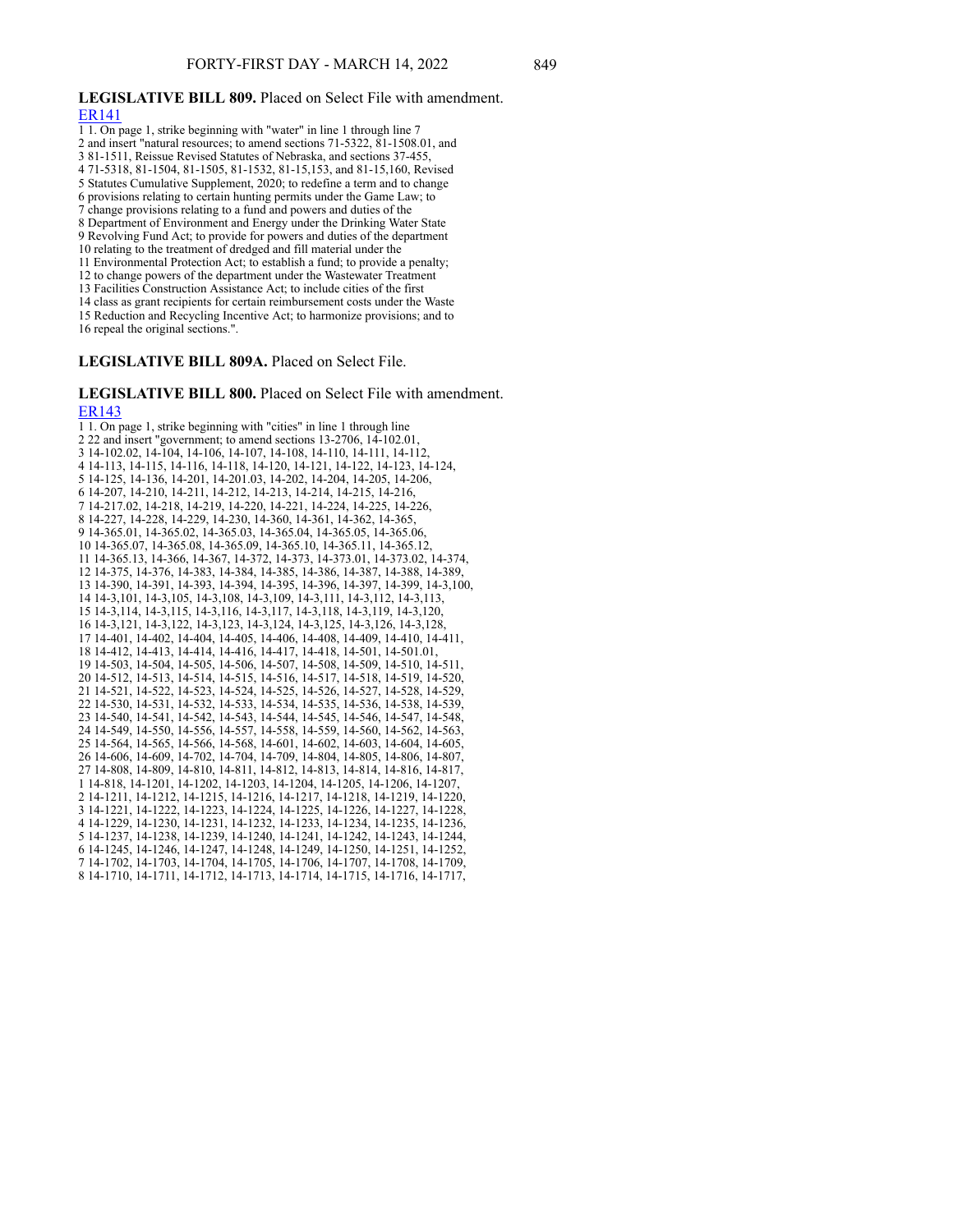9 14-1718, 14-1719, 14-1721, 14-1722, 14-1723, 14-1724, 14-1725, 14-1726, 10 14-1727, 14-1728, 14-1729, 14-1730, 14-1731, 14-1732, 14-1734, 14-1735, 11 14-1737, 14-1738, 14-1739, 14-2001, 14-2002, 14-2003, 14-2004, 31-538, 12 31-539, 31-540, 31-541, 31-735, and 77-2704.15, Reissue Revised Statutes 13 of Nebraska, sections 13-2703, 13-2705, 13-2707, 13-2707.01, 13-2709, 14 14-101, 14-101.01, 14-102, 14-103, 14-105, 14-109, 14-117, 14-363, 15 14-364, 14-392, 14-398, 14-3,102, 14-3,103, 14-3,106, 14-3,107, 14-403, 16 14-415, 14-419, 14-420, 14-502, 14-553, 14-567, 14-607, 14-1733, 17 16-6,109, 19-414, 19-415, 19-5503, and 19-5504, Revised Statutes 18 Cumulative Supplement, 2020, and sections 14-137, 18-2705, and 77-3523, 19 Revised Statutes Supplement, 2021; to define and redefine terms and 20 authorize grants of assistance to tribal governments as prescribed under 21 the Civic and Community Center Financing Act; to change provisions 22 relating to city officers, elections, powers, duties, public 23 improvements, subdividing and platting, consolidation of cities and 24 villages, ordinances, planning and zoning, fiscal management, city 25 departments, claims and awards, bridges, parking facilities, and landmark 26 heritage preservation districts; to provide certain funding for the 27 development and implementation of an affordable housing action plan as 28 part of an economic development program under the Local Option Municipal 29 Economic Development Act; to update a federal reference and change the 30 contents of a report under the Municipal Density and Missing Middle 31 Housing Act; to provide for distribution of funds and property and 1 provide liability for debts and obligations upon discontinuance of 2 certain sanitary drainage districts; to change the procedure for election 3 of the board of trustees of a sanitary and improvement district as 4 prescribed; to eliminate provisions relating to municipal coal yards, 5 boards of public welfare, superintendency of departments, and taxes and 6 assessments; to harmonize provisions; to provide operative dates; to 7 repeal the original sections; to outright repeal sections 14-114, 14-126, 8 14-223, and 14-554, Reissue Revised Statutes of Nebraska; and to declare 9 an emergency.".

10 2. On page 2, strike lines 1 through 31.

11 3. On page 3, strike lines 1 through 4.

**LEGISLATIVE BILL 750.** Placed on Select File with amendment. [ER140](https://www.nebraskalegislature.gov/FloorDocs/107/PDF/AM/ER140.pdf) is available in the Bill Room.

#### **LEGISLATIVE BILL 344.** Placed on Select File with amendment. [ER144](https://www.nebraskalegislature.gov/FloorDocs/107/PDF/AM/ER144.pdf)

1 1. In the Friesen amendment, AM1880, on page 3, line 8, after "law"

2 insert an underscored comma; in line 12 after "witnesses" insert an

- 3 underscored comma; and in line 14 after "decision" insert an underscored 4 comma.
- 5 2. On page 1, strike beginning with "One-Call" in line 1 through
- 6 line 8 and insert "State Fire Marshal; to amend section 81-502.03,
- 7 Reissue Revised Statutes of Nebraska, and section 76-2325, Revised

8 Statutes Cumulative Supplement, 2020; to change provisions relating to

9 the One-Call Notification System Act; to change civil penalty procedures;

10 to provide and change powers and duties for the State Fire Marshal; to

11 repeal the original sections; and to outright repeal section 76-2325.02,

12 Revised Statutes Cumulative Supplement, 2020.".

**LEGISLATIVE BILL 344A.** Placed on Select File.

(Signed) Terrell McKinney, Chairperson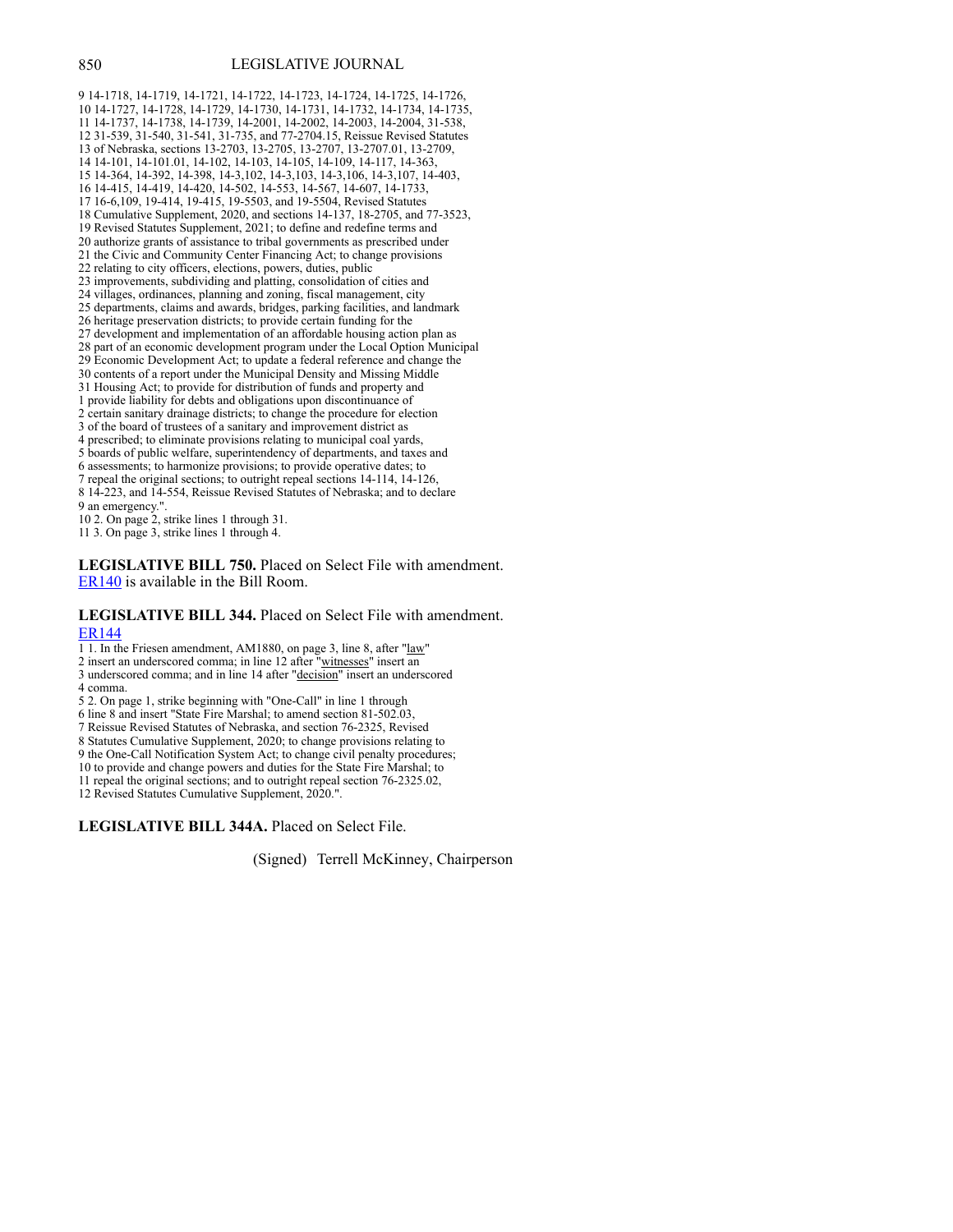## **AMENDMENT(S) - Print in Journal**

Senator Clements filed the following amendment to LB1241: [FA126](https://www.nebraskalegislature.gov/FloorDocs/107/PDF/AM/FA126.pdf)

#### Amend AM1273:

Create a New Section: It is the intent of the Legislature to appropriate five million dollars each fiscal year to the Nebraska Police Standards Advisory Council for purposes of carrying out the Law Enforcement Attraction and Retention Act.

#### Senator Clements filed the following amendment to LB1241: [AM2353](https://www.nebraskalegislature.gov/FloorDocs/107/PDF/AM/AM2353.pdf)

(Amendments to E&R amendments, ER111)

- 1 1. Insert the following new sections:
- 2 Sec. 5. Sections 5 to 12 of this act shall be known and may be
- 3 cited as the Law Enforcement Attraction and Retention Act.
- 4 Sec. 6. (1) The Legislature finds that:
- 5 (a) The State of Nebraska and cities and counties in this state have
- 6 experienced a dramatic decrease in applications for law enforcement
- 7 officer positions;
- 8 (b) Law enforcement officers in Nebraska are leaving the law
- 9 enforcement profession;

10 (c) Law enforcement agencies are not retaining law enforcement

- 11 officers at a rate sufficient to ensure public safety;
- 12 (d) Law enforcement officers are the critical element of public
- 13 safety in Nebraska communities; and
- 14 (e) Maintaining a robust law enforcement workforce is in the best
- 15 interests of all Nebraskans.
- 16 (2) The purpose of the Law Enforcement Attraction and Retention Act
- 17 is to provide financial incentives to attract and retain law enforcement
- 18 officers.
- 19 Sec. 7. For purposes of the Law Enforcement Attraction and
- 20 Retention Act:
- 21 (1) Council means the Nebraska Police Standards Advisory Council; 22 and
- 
- $23$   $\overline{(2)}$  Law enforcement officer has the same meaning as in section
- 24 81-1401.
- 25 Sec. 8. (1) The council shall accept applications for retention 26 incentive payments from individual law enforcement officers in Nebraska.
- 
- 1 (2) To be eligible for a tier 1 retention incentive payment, a law 2 enforcement officer must complete twelve months of full-time employment
- 3 as a law enforcement officer after July 1, 2022. No law enforcement
- 4 officer shall receive more than one tier 1 retention incentive payment.
- 
- 5 (3) To be eligible for a tier 2 retention incentive payment, a law
- 6 enforcement officer must complete three years of full-time employment as
- 7 a law enforcement officer after July 1, 2022. No law enforcement officer
- 8 shall receive more than one tier 2 retention incentive payment.
- 9 (4) To be eligible for a tier 3 retention incentive payment, a law
- 10 enforcement officer must complete five years of full-time employment as a
- 11 law enforcement officer after July 1, 2022. No law enforcement officer
- 12 shall receive more than one tier 3 retention incentive payment.
- 13 (5) Full-time law enforcement officers employed by a law enforcement
- 14 agency that employs more than seventy-five full-time law enforcement
- 
- 15 officers shall only be eligible for a tier 1 retention incentive payment,
- 16 and such payment shall be seven hundred fifty dollars.
- 17 (6) For full-time law enforcement officers employed by a law
- 18 enforcement agency that employs seventy-five or fewer full-time law 19 enforcement officers:
- 
- 20 (a) The tier 1 retention incentive payment shall be one thousand
- 21 five hundred dollars;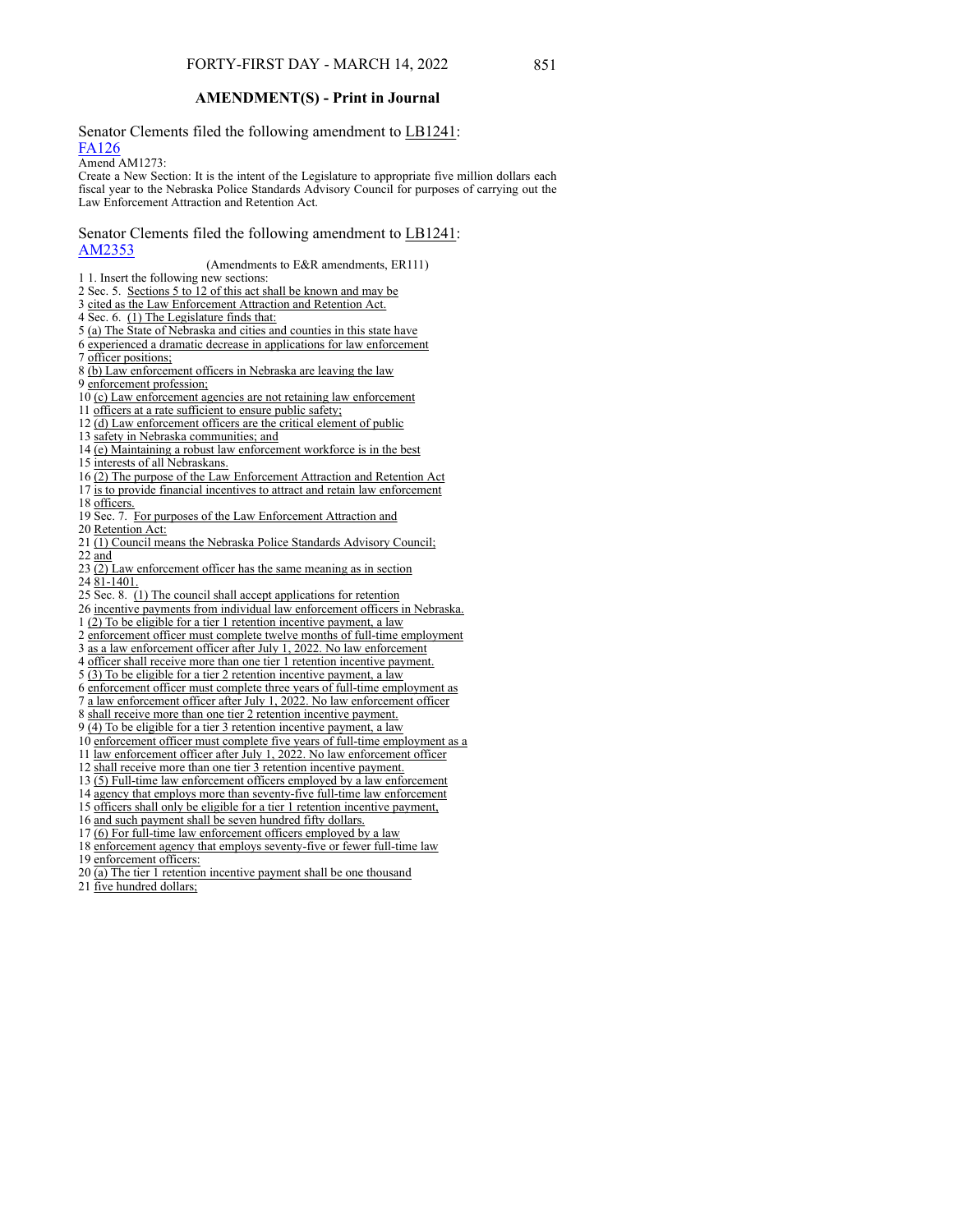- 22 (b) The tier 2 retention incentive payment shall be two thousand
- 23 five hundred dollars; and
- 24 (c) The tier 3 retention incentive payment shall be three thousand
- 25 dollars.
- 26 Sec. 9. (1) The council shall accept applications for grants from
- 27 law enforcement agencies in Nebraska. The grants shall be used to provide
- 28 hiring bonuses to newly hired full-time law enforcement officers.
- $29$   $\overline{(2)}$  A law enforcement agency shall be eligible for a grant under
- 30 this section if:

31 (a) The law enforcement agency employs fewer than one hundred fifty

- 1 full-time law enforcement officers; and
- 2 (b) The law enforcement agency is not at the recommended level of
- 3 staffing under standards set by the council.
- 4 Sec. 10. The council may adopt and promulgate rules and regulations
- 5 to carry out the Law Enforcement Attraction and Retention Act.
- 6 Sec. 11. It is the intent of the Legislature to appropriate five
- 7 million dollars each fiscal year to the council for purposes of carrying
- 8 out the Law Enforcement Attraction and Retention Act.
- 9 Sec. 12. The Law Enforcement Attraction and Retention Act terminates 10 on June 30, 2028.
- 11 Sec. 13. Sections 5, 6, 7, 8, 9, 10, 11, and 12 of this act become
- 12 operative on July 1, 2022. The other sections of this act become
- 13 operative on their effective date.
- 14 2. Renumber the remaining sections accordingly.

#### **GENERAL FILE**

**LEGISLATIVE BILL 661.** Title read. Considered.

Committee [AM612,](https://www.nebraskalegislature.gov/FloorDocs/107/PDF/AM/AM612.pdf) found on page 656, First, Session, 2021, was adopted with 34 ayes, 2 nays, 7 present and not voting, and 6 excused and not voting.

Pending.

#### **ANNOUNCEMENT**

Senator Brewer announced the Government, Military and Veterans Affairs Committee will hold an executive session Tuesday, March 15, 2022, at 3:00 p.m., under the South Balcony.

Senator B. Hansen announced the Business and Labor Committee will hold an executive session Tuesday, March 15, 2022, at 12:00 p.m., in Room 1525.

## **UNANIMOUS CONSENT - Add Cointroducer(s)**

Unanimous consent to add Senator(s) as cointroducer(s). No objections. So ordered.

Senator M. Hansen name added to LB29. Senator Bostar name added to LB1184.